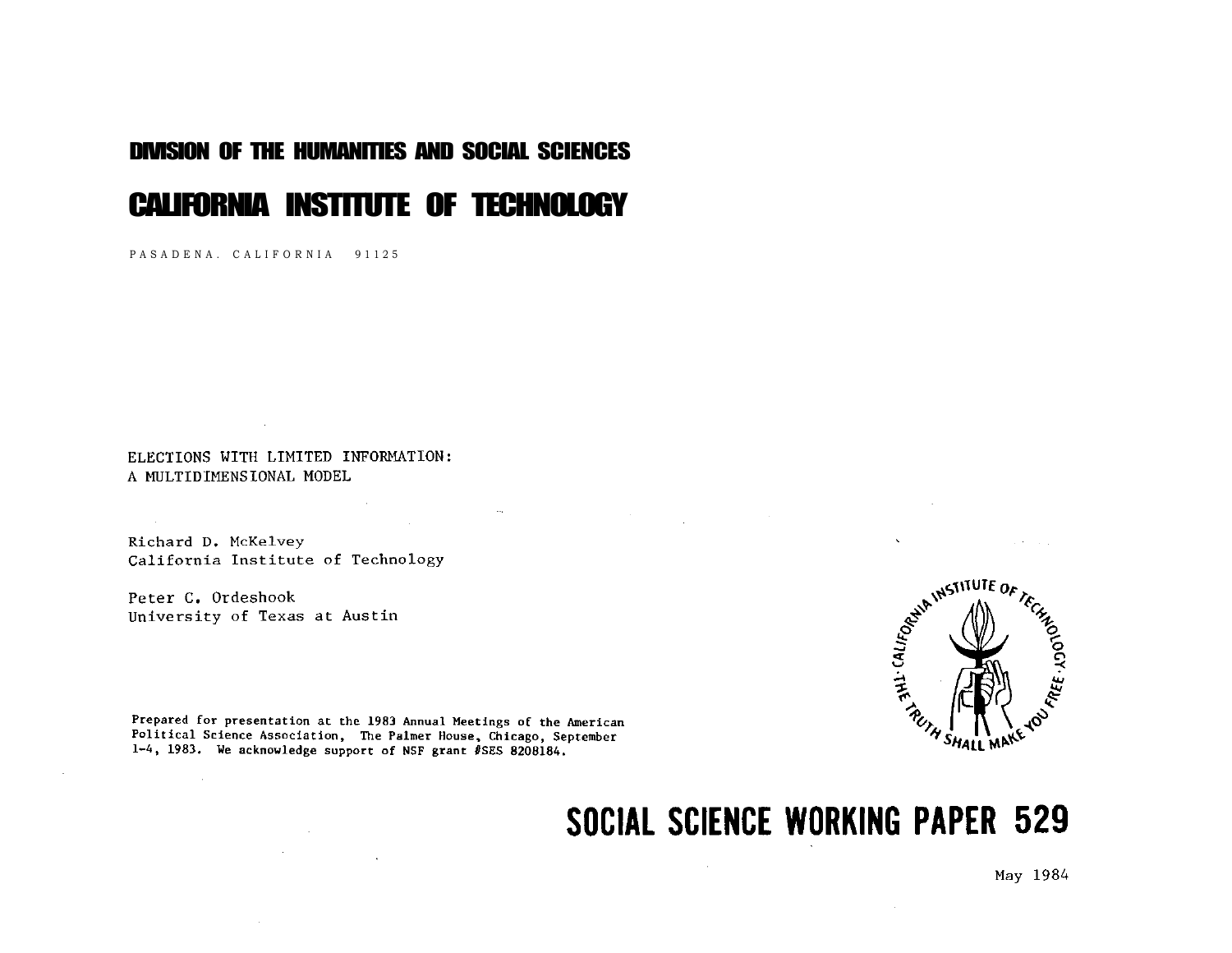#### ELECTIONS WITH LIMITED INFORMATION: A MULTIDIMENSIONAL MODEL

Richard D. McKelvey California Institute of Technology

Peter C. Ordeshook University of Texas at Austin

#### Abstract

We develop a game theoretic model of 2 candidate competition over a multidimensional policy space, where the participants have incomplete information about the preferences and strategy choices of other participants. The players consist of the voters and the candidates. Voters are partitioned into two classes, depending on the information they observe. Informed voters observe candidate strategy choices while uninformed voters do not. All players (voters and candidates alike) observe contemporaneous poll data broken down by various subgroups of the population.

The main results of the paper give conditions on the number and distribution of the informed and uninformed voters which are sufficient to guarantee that any equilibrium (or voter equilibrium) extracts all information.

### **Introduction**

We develop a game theoretic model of 2 candidate competition over a multidimensional policy space, where the participants have incomplete information about the preferences and strategy choices of other participants. The players consist of the voters and the candidates. Voters are partitioned into two classes, depending on the information they observe. Informed voters observe candidate strategy choices while uninformed voters do not. All players, voters and candidates alike, observe contemporaneous poll data broken down by various subgroups of the population. Also, all players have some basic knowledge about the structure of the electorate.

Each participant has beliefs about the parameters he does not observe. I.e. uninformed voters have beliefs abont the candidate strategy choices, and candidates have beliefs about which voters are "informed." They then each choose a strategy conditional on their beliefs. A voter strategy is a choice of a candidate to vote for, and a candidate strategy is a choice of a policy position in the multidimensional policy space.

We define a set of strategies together with a set of beliefs to be in equilibrium if it satisfies two conditions: First, all participants are maximizing their payoff subject to their beliefs. Second, all participants must have beliefs which are consistent with the information they observe. A situation in which the voters are in equilibrium, but the candidates are not is referred to as a voter equilibrium. An equilibrium (or voter equilibrium) is said to extract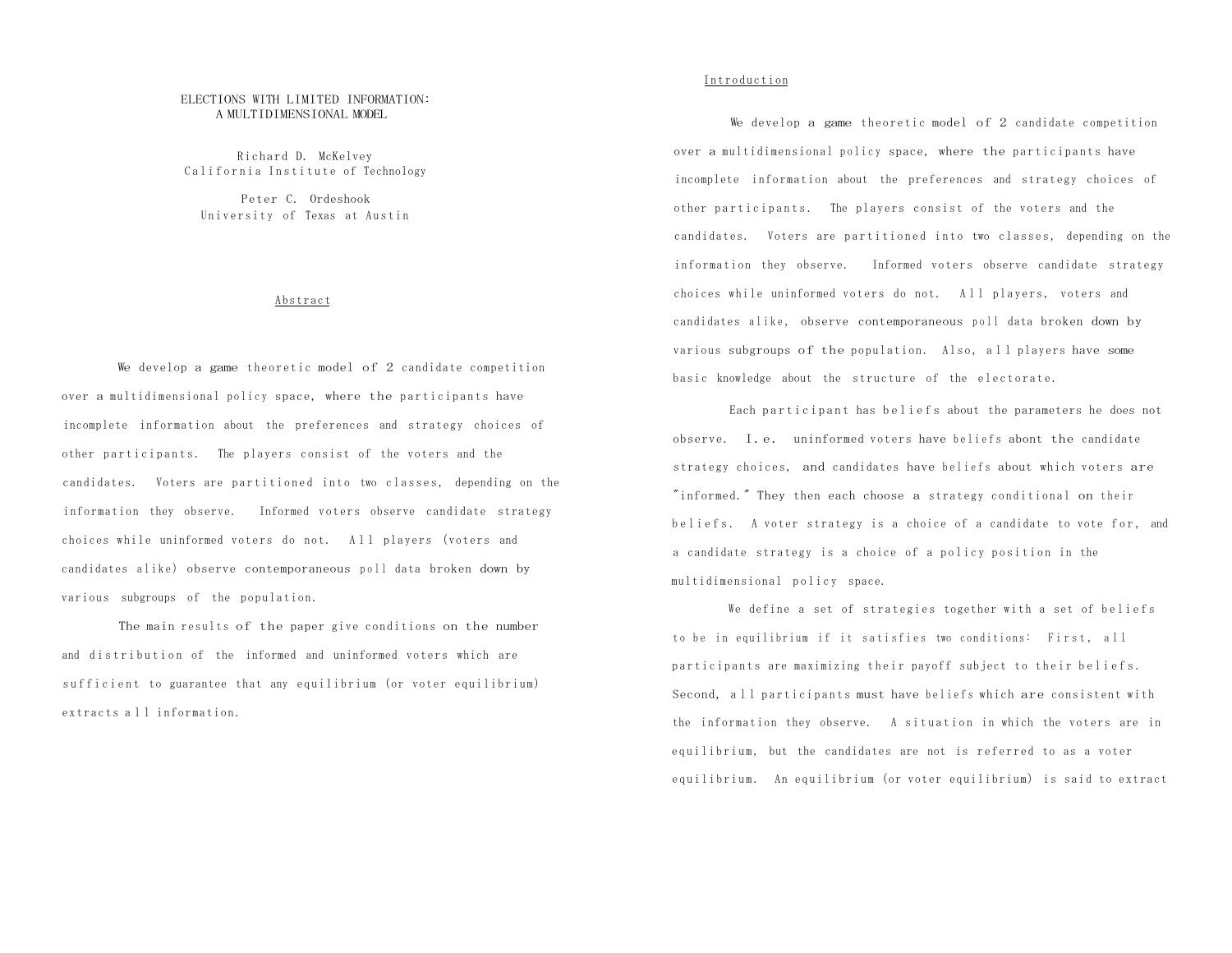all information if all players behave as if they have complete information.

The main results of the paper give conditions on the number end distribution of the informed and uninformed voters which are sufficient to guarantee that any equilibrium (or voter equilibrium) extracts all information.

This paper is related to but makes somewhat different assumptions than a previous paper of ours [1982] which develops a similar model in one dimension. In our previous paper, we assumed that voters observed both endorsement information as well as poll data. Here the voter only sees poll data, but the poll data must be broken down by subgroups in order to provide the voter with enough information to draw inferences about candidate positions. Also, our previous paper did not requite the voters or candidates to have as much structural information about the electorate as we require here. Here, we require the voters to have some knowledge of the distribution of preferences in each subgroup of the population . An assumption of this sort seems to be necessary for the multidimensional extension.

#### 2. The Formal Development

We are given a set, N, of yoters, a set  $X \subseteq \mathbb{R}^{\mathbb{R}}$  of alternatives, and for each voter, a & N. a ntility function.  $u_a: X \rightarrow \mathbb{R}$  representing voter a's preferences. We assume that the population, N, of voters can be partitioned into two subgroups, I and U, representing the informed and uninformed voters, respectively. We further assume that t subpopulations,  $N_1, N_2, \ldots, N_s$  of N can be identified. These can be thought of as ethnic, or other socioeconomic subdivisions of N. Note that the N<sub>1</sub> need not necessarily be a partition of N, nor need any two N, necessarily be disjoint. We let  $\mu$  be a measure on the measurable subsets,  $\underline{N}$  of N, and, for each i, let  $\mu_i$  be the probability measure induced on the measurable subsets of N, conditional on being in  $N_i$ . Thus for any C  $\epsilon$  N<sub>i</sub> H<sub>i</sub> (C)  $= \mu(N, \cap C)/\mu(N)$ .

 $\mathbf{3}$ 

In addition to the voters, we assume there are two candidates, labeled 1 and 2, and we let  $K = (1,2)$  be the set of candidates. If  $k$   $s$   $K$  is a candidate, we use the notation  $\overline{k}$  to represent the other candidate, i.e.,  $\{\overline{k}\} = \overline{k} - \{k\}$ .

We now define a game, in which the players are the voters, N, together with the candidates, E. The stratery spaces for a voter  $a \in N$  and candidate k  $\varepsilon$  K are denoted  $B_n$  and  $S_k$  respectively. The strategy spaces are defined as follows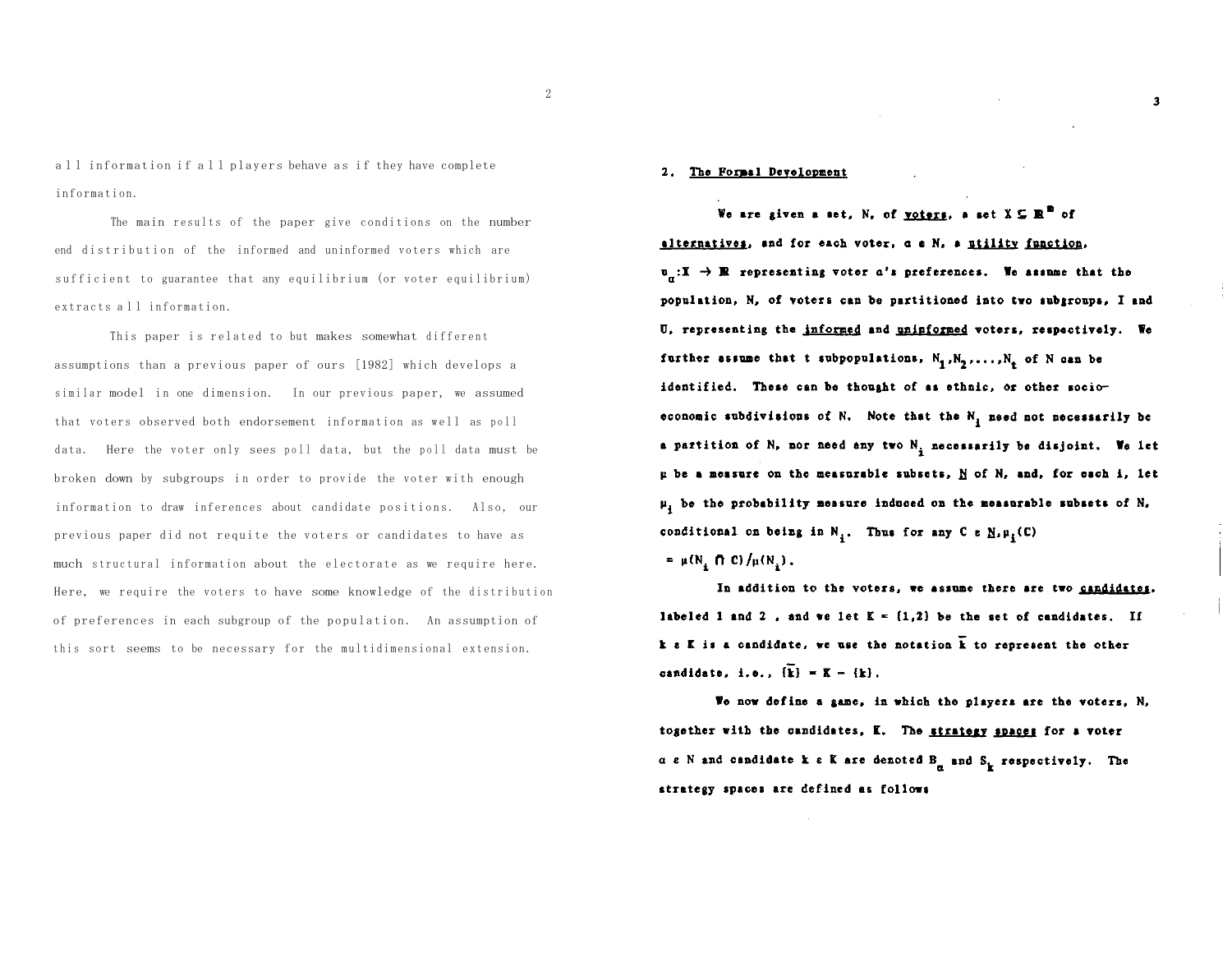Voter Strategy Space:  $B_n = E \cup \{0\}$ .

 $(2.1)$ 

Candidate Strategy Space:  $S_L = X$ .

We let B denote the set of functions from N into K U {0}, and  $S$  denote the set of functions from K to X. Elements of  $B$  are denoted b, with  $b(a) \epsilon B_a$  representing the choice of strategy by voter  $a$ . Elements of  $S$  are denoted s, with  $s(k)$  e  $S_k$  representing the choice of strategy. Alternatively, we also write  $b_{\alpha}$  for  $b(\alpha)$  and  $s_{\alpha}$  for  $s(k)$ . We call  $b_{\alpha}$  voter  $a'$ s ballot, and s<sub>k</sub> candidate k's <u>policy position</u>. We let  $\underline{\Omega} = \underline{S} \times \underline{B}$ , and an element  $\omega = (s, b)$  e  $\underline{\Omega}$  represents a choice of strategies by all players.

Given a choice of strategies, say  $\omega = (s, b)$  by all players, we can compute a poll outcome and the outcome function. For each  $1 \leq i \leq t$ , and **k** a KU  $\{0\}$ , we define

$$
V_{L}(s,b) = \{a s N | b_{n} = k\}
$$
 (2.2)

$$
\mathbf{v}_{\mathbf{k}}(\mathbf{s},\mathbf{b}) = \mu(\mathbf{V}_{\mathbf{k}}(\mathbf{s},\mathbf{b})) \tag{2.3}
$$

and

$$
p_{ik}(s,b) = \mu_i(V_k(s,b))
$$
 (2.4)

So  $V_{r}(s,b)$  represents the set of voters voting for candidate k (or abstaining if  $k = 0$ ,  $v_k(s,b)$  is the total vote for candidate k and  $p_{ik}(s,b)$  represents the poll result in group i (i.e., the proportion of group i voting for caudidate k). For each i, we use the notation

$$
v(s,b) = (v_0(s,b), v_1(s,b), v_2(s,b))
$$
 (2.5)

and

$$
p_{i}(s,b) = (p_{i0}(s,b), p_{i1}(s,b), p_{i2}(s,b))
$$
 (2.6)

We also write

$$
p(s,b) = (p_1(s,b),...,p_t(s,b))
$$
 (2.7)

We let  $\Delta = \{q = (q_0, q_1, q_2) \in \mathbb{R}^3 | \sum_{i=0}^2 q_i = 1, q_i \ge 0 \text{ all } i\}$  to be the unit simplex in  $\mathbb{R}^3$ . Clearly, for all  $(s, b)$  s  $\Omega$ ,  $p_i(s, b)$  s  $\Delta$ , and  $p(s,b) \in \Delta^t$ . We let  $r = (r_1,\ldots,r_r) \in \mathbb{R}^t$ , with  $r_i > 0$  for all i. (For smample, we could define  $r_i = \mu(N_i)$  for each i.) Then for any  $p^1, p^2$  s A, we define  $||p^1 - p^2||_r = \sum_{i=1}^r r_i |p_i^1 - p_i^2|$ , where  $|p_i^1 - p_i^2| = \sum_{k=1} |p_{ik}^1 - p_{ik}^2|$ . We next define the <u>ontcome function</u> by

$$
1 \text{ if } v_1(s,b) \to v_2(s,b)
$$
  
\n
$$
k(s,b) = 2 \text{ if } v_2(s,b) \to v_1(s,b)
$$
  
\n
$$
0 \text{ otherwise.}
$$
\n(2.9)

So k(s,b) represents the winning candidate, given the choice of strategies (s,b) by all players.

With these definitions, we can now define the payoff function to the game. We write  $M_{\alpha}(s,b)$  and  $M_{k}(s,b)$  for the payoff function for a voter a e N and a candidate, k & K, and they are defined by; for all  $a \in N$ ,

$$
\mathbf{5}^{\prime}
$$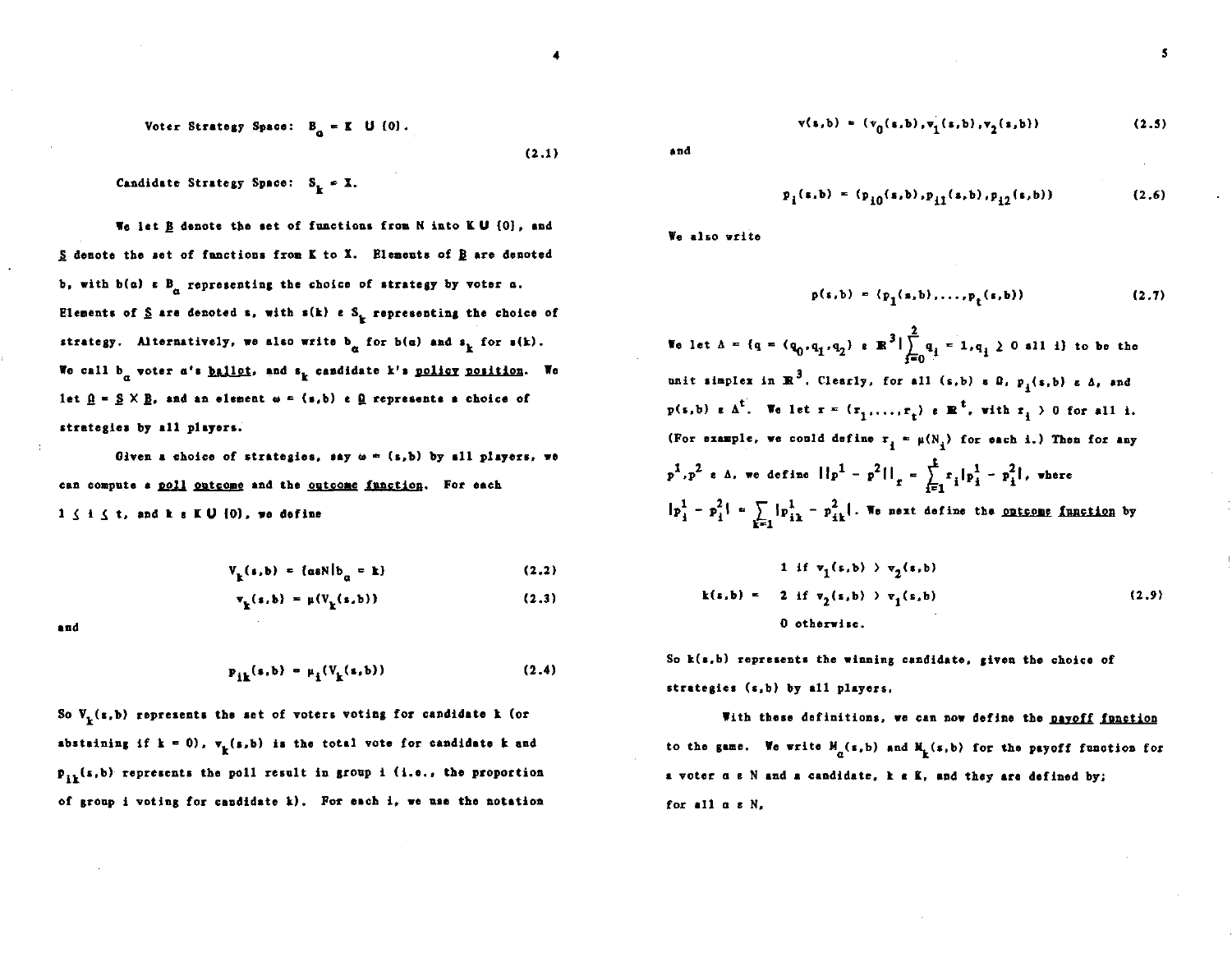$$
H_{\alpha}(s,b) = \mathfrak{u}_{\alpha}(s_{k(s,b)}), \qquad (2.10)
$$

where we define  $u_n(s_0) = \frac{1}{2}u_n(s_1) + \frac{1}{2}u_n(s_2)$ . For k e K,

1 if 
$$
k(s,b) = k
$$
  
\n $H_k(s,b) = -1$  if  $k(s,b) = k$   
\n0 otherwise (2.11)

In addition to the above more or less standard structure. we assume that each actor has beliefs about cortain parameters of the game. The belief space for voter  $a$  is denoted  $\tilde{S}^a$ , and that for candidate k is denoted  $c^k$ . We assume the belief spaces are given by:

Voter Belief Space: 
$$
\tilde{S}^{\alpha} = \tilde{X}^2
$$
  
(2.12)  
Landidate Belief Space:  $C^k = M$ 

Here  $\tilde{x}^2$  is the set of probability measures over  $x^2 = x \times x$ . We let  $\tilde{S}$ denote the set of functions from N into  $\tilde{x}^2$  and  $\underline{c}$  the set of functions from K into N. Elements of  $\tilde{S}$  are denoted s, with s<sup>a</sup> being used to represent  $\tilde{\bullet}$ (a), for a  $\epsilon$  N. Similarly, elements of  $\underline{C}$  are denoted  $C$ , with  $C^k$  representing  $C(k)$ , for k g N. So  $\tilde{e}^{\alpha}$  g  $\tilde{X}^2$ , and  $C^k$  g N. We can think of  $\tilde{s}^{\alpha}$  as being a probability measure representing voter  $\alpha' s$ belief of the probable location of the candidate positions,  $s = (s_1, s_2)$ . We use the notation supp(s<sup>a</sup>) to represent the support

set of the measure  $\tilde{s}^a$ . On the other hand,  $c^k$  represents candidate k's belief about the subset  $C^k \subseteq N$  of voters who are "concerned" - i.e.,

who know the candidate positions. We let  $\Lambda = C \times \widetilde{S}$ .

Before we define the notion of equilibrium used here, we develop some further notation. For any  $s \in S$ , and  $k \in K$ , we write

and

 $\hat{V}_{0}(s) = \{ \alpha \in N | u_{n}(s_{n}) = u_{n}(s_{n}^{-}) \}.$ 

 $\hat{V}_{n}(s) = (a \in N | n_{n}(s_{n}) \to n_{n}(s_{n}^{-}))$ 

So  $\hat{V}_{L}(s)$  is the set of voters who prefer the policy position of candidate k over that of  $\vec{k}$ , while  $\hat{V}_{0}(s)$  is the set of voters who are indifferent between the two candidates.

Next, given any measurable  $C \subseteq N$ , we define. for all  $k \in K \cup \{0\}$ ,

$$
\hat{b}_{\alpha}(s|C) = \begin{cases} k & \text{if } a \in \hat{V}_k(s) \text{ and if } a \in C \\ 0 & \text{if } a \neq C \end{cases}
$$
 (2.14)

$$
\hat{p}_{ik}(s|c) = p_{ik}(s, \hat{b}(s|c)) = \frac{\mu_i(\hat{V}_k(s) \cap C) \text{ if } k \in \mathbb{K}}{\mu_i(\hat{V}_k(s) \cap C) + \mu_i(N - C) \text{ if } k = 0}
$$
\n(2.15)

We write  $\hat{P}_4(s|C) = (\hat{P}_{10}(s|C), \hat{P}_{11}(s|C), \hat{P}_{12}(s|C))$ , and  $\widehat{p}(s|C) = (\widehat{p}_1(s|C), \ldots, \widehat{p}_r(s|C))$ . Given any set  $C \subseteq N$ ,  $\widehat{b}_n(s|C)$  is the

$$
\mathcal{L}^{\mathcal{L}}
$$

 $(2.13)$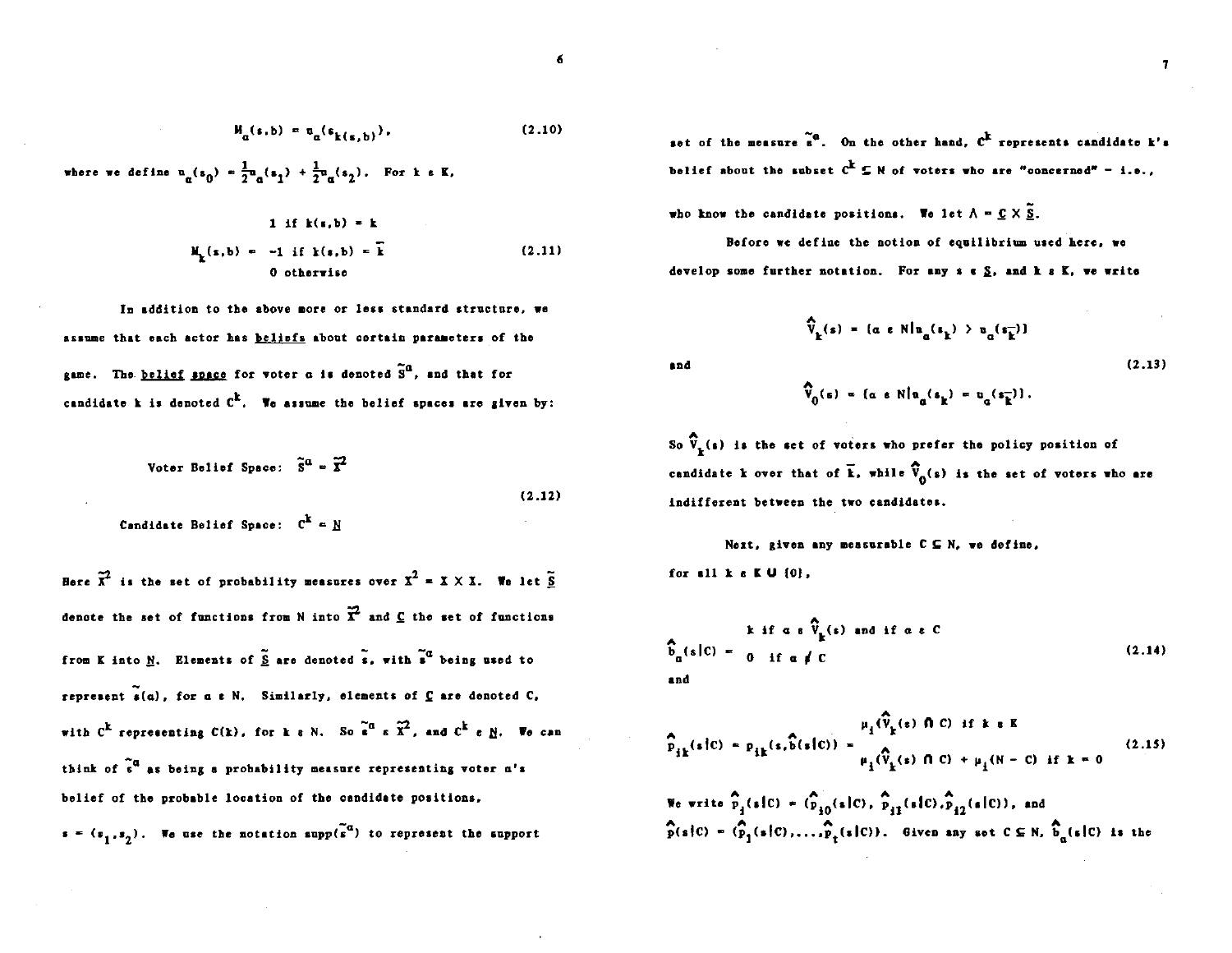ballot that would result if all voters in C voted correctly, and all those in  $N - C$  abstained. We call the set  $C$  the set of concerned voters. So,  $\hat{p}_i(s|C)$  is the predicted poll in group i when the voters behave according to  $b(s|c)$ .

Now, for any  $s,s'$   $s \leq w$ e define an equivalence relation  $\sim$  on S as follows:

$$
\mathbf{s} \approx \mathbf{s}^* \iff \widehat{\mathbf{v}}_{\mathbf{k}}(\mathbf{s}) = \widehat{\mathbf{v}}_{\mathbf{k}}(\mathbf{s}^*) \text{ for all } \mathbf{k} \in \mathbb{K} \cup \{0\}. \tag{2.16}
$$

For any subset  $A \subseteq S$ , we write  $A \ncong s'$   $\langle n \rangle$  a  $\sim$  s' for all s s A. We let  $\underline{s}^{0} \subseteq \underline{s}$  be a subspace of  $\underline{s}$  which contains exactly one representative of each equivalence class. And finally, for any p s  $\Delta^t$ , we define  $S^0(p) \subseteq S^0$  by

$$
\underline{s}^{0}(p) = \arg \min_{\hat{s}^{0} \in \underline{s}^{0}} ||p - \hat{p}(s^{0}|N)||_{\underline{r}}
$$
 (2.17)

So  $S^{(p)}$  is the set of s<sup>0</sup> s  $S$  which give the best fit of the actual to the predicted poll based on  $s^0$ .

Definition 2.1: An equilibrium is a pair  $(\omega,\eta)$ , where  $\omega = (s,b)$  a  $\Omega$ and  $\eta = (C, \bar{s})$  e  $\Lambda$  satisfy

Voters: For all  $\alpha$  s N.

V1: 
$$
b_{\alpha} \epsilon \arg \max_{b_{\alpha} \in B_{\alpha}} E(a_{\alpha}(s_{b_{\alpha}})),
$$
  
\nwhere the expectation is with respect to  $\tilde{s}^{\alpha}$ ,  
\nV2:  $\alpha \epsilon I \Rightarrow \sup_{\alpha} (\tilde{s}^{\alpha}) = \{s\},$   
\n $\alpha \epsilon U = \sup_{\alpha} (\tilde{s}^{\alpha}) \approx s^{\alpha} \text{ for some } s^{\alpha} \in \underline{S}^{0}(\mathbf{p}(s, b))$ 

Candidates: For all k & E.

$$
c_1: \quad \bullet_k \text{ and } \quad \mathbf{M}_k(\mathfrak{s},\widehat{\mathfrak{b}}(\mathfrak{s}|\mathfrak{c}^k))
$$

C2: 
$$
C^k
$$
 e arg min  $\{||p(s,b) - \hat{p}(s|c)||_F$ 

The equilibrium conditions require that all players maximize their expected payoff subject to their beliefs (Conditions V1 and C1). Further, the beliefs which the players hold must be as consistent as possible with the information they observe (Conditions V2 and C2). We also define a "partial equilbrium," or "voter equilibrium," in which the voters are in equilibrium, but the candidates are not. This type of equilibrium is useful in describing what might occur if there are exogenous constraints on candidate positions.

Definition 2.2 A voter equilibrium, conditional on  $s \in S$ , is a pair  $(b, \tilde{s})$ , where  $b \in B$  and  $\tilde{s} \in \tilde{S}$  satisfy

VI: 
$$
b_a
$$
 **erg max**  $E[a_a(s_b)]$ ,  
 $b_a \in B_a$ 

 $\bullet$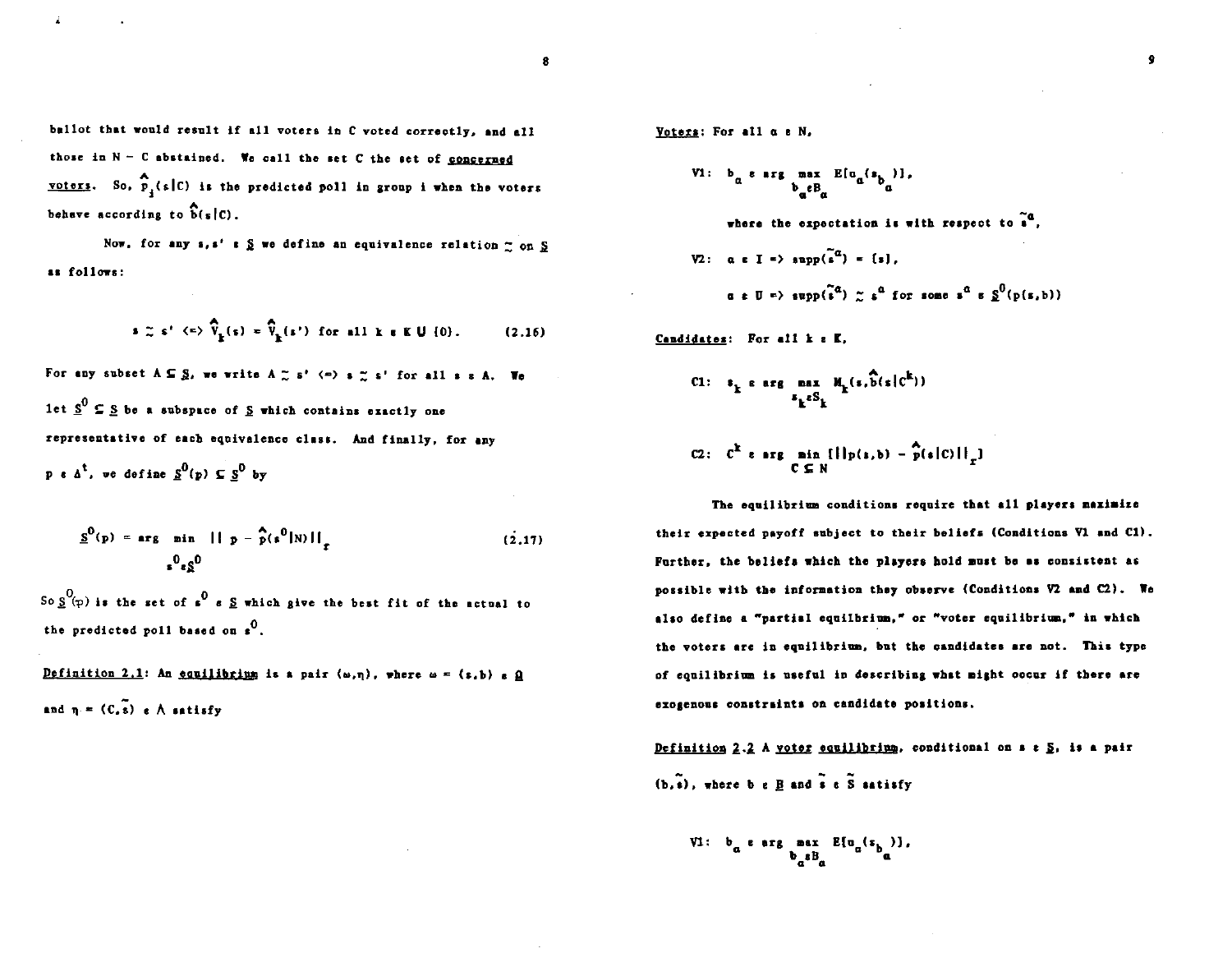where the expectation is with respect to  $\tilde{s}^a$ .

V2: 
$$
\alpha \in I \Rightarrow \text{supp}(\tilde{s}^a) = \{a\}
$$
  
 $\alpha \in U \Rightarrow \text{supp}(\tilde{s}^a) \approx \epsilon^a \text{ for some } s^a \in \underline{S}(p(s,b))$ 

#### 3. Interpretation

The formulation of the previous section makes certain implicit assumptions about what information each participant observes, and about what each participant knows about the underlying structure of the game. We discuss these assumptions in more detail before proceeding.

#### The Information Assumptions

Our definition of equilibrium assumes that each participant observes certain contemporaneous data on the strategy choices of other participants. Candidates and informed voters observe the candidate positions,  $s$ , as well as the poll results,  $p(s, b)$ . However, uninformed voters do not observe candidate positions. They only observe poll results.

In addition to this contemporaneous information about player strategies which they directly observe, all actors are assumed to have some basic knowledge about the preferences and likely behavior of other participants. This underlying structural information is captured in their knowledge of the function  $\widehat{p}(s|C)$ , which is a reconstruction of the likely voting behavior that will result when the candidate positions are given by s, and the set of concerned voters is C. Note, however, that the voters need only know  $\hat{p}(s|N)$ , while the candidates have the more particularistic knowledge of  $\hat{p}(s|C)$  for any measurable C & N.

The information which is assumed of each participant is summarized in the following table. For the case when preferences are in the class of "intermediate preferences," we show later that the structural information which is generated by p is equivalent to the players having certain knowledge about the distribution of voter characteristics in each group  $N_i$ . This equivalent structural information is given in the last column of the table (the measure  $\mu_i^C$ will be defined later).

|                          | Contemporaneous<br>Information | Structural<br>Information         | Equivalent Structural<br>Information for<br>Intermediate Preferences |
|--------------------------|--------------------------------|-----------------------------------|----------------------------------------------------------------------|
| Candidates               | s, p(s, b)                     | $\hat{p}(\cdot \cdot)$            | $\mu_i, \mu_i^C, 1 \leq i \leq t$<br>C s N                           |
| Informed Voters*         | s, p(s, b)                     | $\int_{\mathbb{R}} ( \cdot   N )$ | $\mu_4$ ,<br>1 $\leq$ i $\leq$ t                                     |
| Uninformed Voters p(s,b) |                                | $\int_{P}^{A}$ ( $\cdot$   N)     | $\mu_1, 1 \leq i \leq t$                                             |

<sup>\*</sup>Actually the only information which is required of the informed voters by the equilibrium definition is s. Since it does not make sense to assume that they have less information available to them than the uninformed voters, ge assume that informed voters also have information on  $p(s,b)$ ,  $p(s|N)$ , and  $\mu_1$ , but chose to ignore it because of the precedence of s.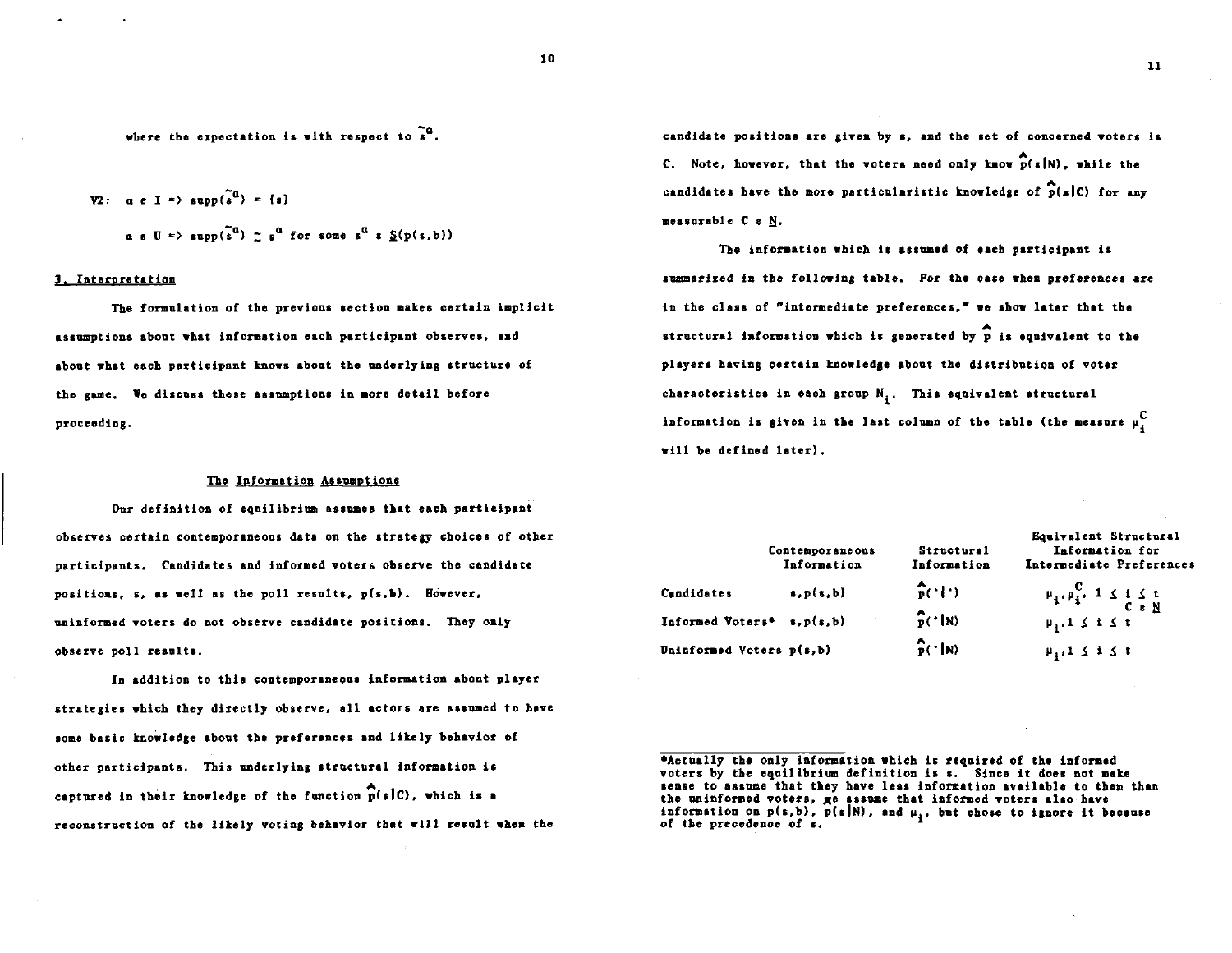#### **Equilibrium Conditions**

We next justify each of the four Equilibrium conditions. We consider first the voters, then the candidates.

#### Voters

For a standard Bayesian equilibrium, each voter would try to maximize his expected payoff, given his beliefs about the strategies of the other players. Thus, applying (2.10), voter a a N should solve

$$
\begin{array}{ll}\n\texttt{max} & \mathbf{E}[\mathbf{u}_a(\mathbf{s}_{\mathbf{k}(\mathbf{s},b)})] \\
\mathbf{b}_a \mathbf{B}_a\n\end{array} \tag{3.1}
$$

where the expectation is taken with respect to  $a'$  belief of  $(s, b)$ . However, since the ballot aggregation procedure (i.e., majority rule) is positively responsive, given any beliefs  $\tilde{s}^{\alpha}$  of the candidate positions, voter a has a dominant strategy regardless of the value of b. Namely, voting for the candidate with the highest expected utility can never hurt that candidate and might sometimes help. In this analysis, we assume that voters adopt this dominant strategy. Thus, we can dispense with voter beliefs about b, and assume that voter a will choose  $b_n$  to

$$
\begin{array}{ll}\n\text{max} & \mathbb{E}\left[\mathbf{u}_a(\mathbf{s}_b)\right] \\
\mathbf{b}_a \mathbf{e} \mathbf{B}_a\n\end{array} \tag{3.2}
$$

where the expectation is now with respect to the voter's belief

 $\tilde{A}^a$  of s. This is exactly statement (V1) of Definition 2.1.

Note that by assuming  $(3.2)$  directly instead of  $(3.1)$ , we avoid one difficulty for the infinite voter case: If N is infinite, no one voter has any impact on the outcome, so any strategy is equally good if we assume  $(3.1)$ . By assuming  $(3.2)$  instead, we insure that even in the infinite voter case, voters will vote for the candidate whose policy position gives them the highest utility.

Our definition of equilibrium requires not only that voters maximize expected utility (V1) with respect to their beliefs, but also that their beliefs be consistent with the information they observe (V2). Here, we must differentiate between the informed and uninformed voters.

#### **Informed Voters**

Informed voters have perfect information. I.e., given s & S and  $a \in I$ , for  $\tilde{s}^a$  to be in equilibrium, V2 must hold:

$$
\text{supp}(\mathbf{s}^{\alpha}) = \{\mathbf{s}\}. \tag{3.3}
$$

 $\mathcal{L}^{\text{max}}$  and  $\mathcal{L}^{\text{max}}$ 

So an informed voter's beliefs of candidate positions must coincide with what the candidates actually decide to do.

#### **Uninformed Voters**

An uninformed order also has a belief, 
$$
s^{\alpha}
$$
 of s.

$$
13
$$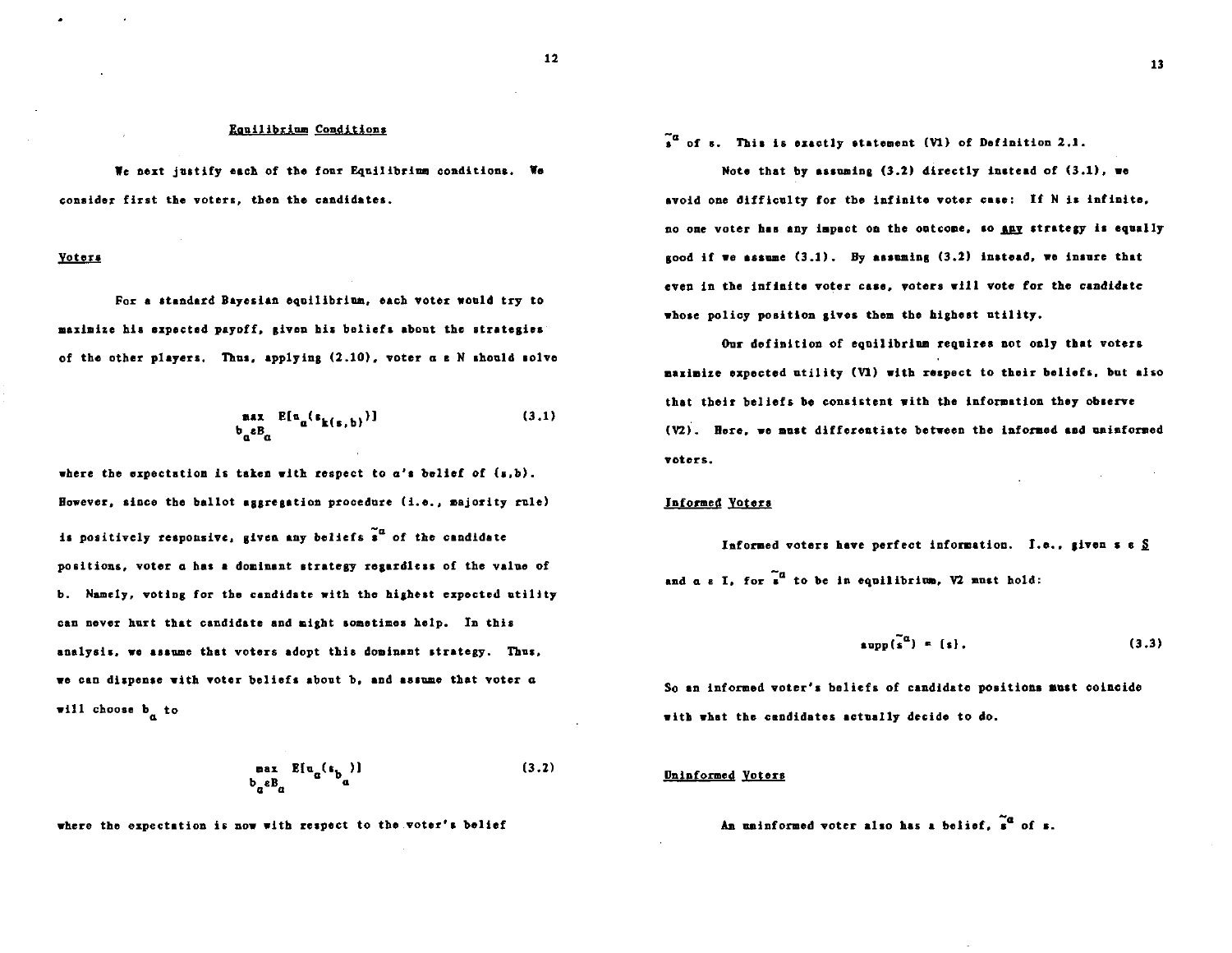However, the uninformed voter does not observe the candidate positions, rather he only observes aggregate data, namely the poll data p(s,b). Requirement (V2) for the uninformed voter a a U states that

$$
\text{supp}(\tilde{s}^a) \sim s^0 \text{ for some } s^0 \text{ s } \underline{s}^0(p(s,b))
$$
\nwhere

\n(3.4)

$$
\underline{s}^{0}(p(s,b)) = \arg \min_{s^{0}\in\underline{S}^{0}} ||p(s,b) - \widehat{p}(s^{0}|N)||
$$
\n(3.5)

Thus the uninformed voter uses the poll data to inform his belief,  $\tilde{a}^a$ , of candidate positions in such a way as to make his predicted poll outcome correspond as closely as possible with the observed poll outcomes. According to (3.4) and (3.5), the uninformed voter uses his structural information of the rest of the electorate to infer that the poll result which will occur given a choice  $s \geq 0$  candidate strategies is  $\hat{p}(s|N)$ . I.e., he assumes that all other voters who are voting are perfectly informed and vote rationally. Using (2.15), we can write, for  $k \in K \cup \{0\}$ ,  $1 \leq i \leq t$ ,

$$
\widehat{\mathbf{p}}_{j\mathbf{k}}(\mathbf{s}|\mathbf{N}) = \mu_{j}(\widehat{\mathbf{v}}_{\mathbf{k}}(\mathbf{s})).
$$
\n(3.6)

There are several things to note about the above expressions for (V2). First, note that the form of the objective function is consistent with the view that each voter believes that as few other

voters are making errors as possible. Second, in light of (3.6), the structural information necessary for the uninformed voter to be able to solve (3.5), is simply that he know  $\mu_i$  for  $1 \le i \le t$ . Next, note that the model used by the uninformed voter for predicting poll outcomes is quite simple. Namely, given any candidate positions s' s S. the voter assumes that the supporting coalitions for candidates  $k$  and  $\overline{k}$  a  $\overline{k}$  are described by the sets of voters who, under full information, would prefer  $s_{\mathbf{k}}$ ' or  $s_{\mathbf{k}}^{-1}$ , respectively.

#### Candidates

The candidates will choose policy positions to maximize their expectation of winning the election, subject to the beliefs they have about the voter utility functions, and hence about the voting behavior of the electorate. These beliefs, summarized by their belief,  $c^k$ , of the "concerned electorate," must be consistent with the information they have about p(s.b). Now for a standard Bayesian equilibrium, candidate  $k \in K$  should choose  $s_k \in X$  to solve

$$
\max_{s_k \in X} E[M_k(s, b)] \tag{3.7}
$$

where the expectation is taken over his belief of b and of  $s_k^-$  for  $\bar{k}$  & K - {k}. However, here we assume that candidate k knows  $s_{\bar{k}}$ , and we require that for any  $s \in S$ , and belief  $C^k \subseteq N$ , candidate k assumes that b is generated according to  $\hat{b}(s|c^k)$ . It follows that  $M_k$  can be written as a function only of  $s_{k}$ ,  $s_{k}^{-}$  and  $C^{k}$ .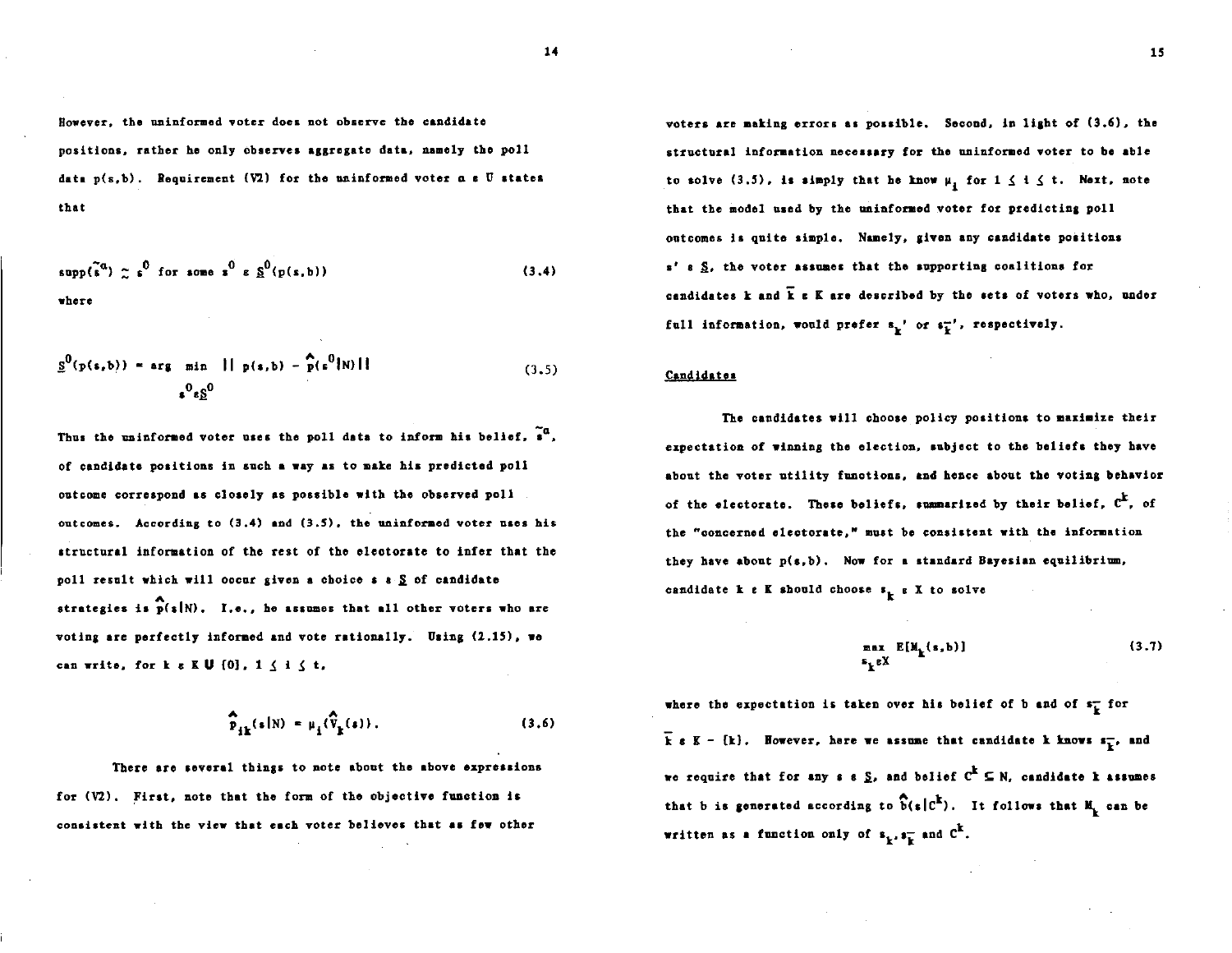#### 4. Results: Voter Equilibria

We now consider the existence and properties of equilibria in the model developed in the previous two sections. Specifically, we are concerned with conditions under which the equilibrium to the model corresponds to the behavior which would occur under full information. In this situation, we will say that the equilibrium extracts all available information. We consider first only voter equilibria, given fixed positions of the candidates:

Definition 4.1 A voter equilibrium (b,s) a B  $\times$  S. conditional on s a S is said to extract all available information iff, for all as N, ke K,

$$
a \times \widehat{V}_k(s) \Rightarrow b_n = k \tag{4.1}
$$

Thus, a voter equilibrium extracts all available information iff all voters, informed and uninformed alike, vote for the candidate they would prefer if they had full information.

We start with a couple of simple Lemmas characterizing individual voting behavior in any voter equilibrium (independent of whether it extracts information).

<u>Lemma 4.1</u> Given fixed candidate strategies  $x^*$  s  $\S$ , with  $s_k^* \neq s_{k'}^*$  if (b, s)  $\epsilon \underline{B} \times \underline{\underline{S}}$  is a voter equilibrium, conditional on  $\stackrel{\bullet}{s}$ , and  $p^* = p(s^*, b)$ , Then for k e K.

a) for all 
$$
\alpha \in \mathbb{T}
$$
  
  
 $\alpha \in \widehat{V}_k(\mathfrak{n}^*) \Rightarrow b_{\alpha} = k$   
b) for all  $\alpha \in \mathbb{U}$ ,  $\exists \mathfrak{n}^{\alpha} \in \mathfrak{L}^0(\mathfrak{p}^*)$  such that  
 $\alpha \in \widehat{V}_k(\mathfrak{n}^{\alpha}) \Rightarrow b_{\alpha} = k$ .

Proof For all voters, we have, from (V1) that

where the expectation is with respect to  $\tilde{s}^{\alpha}$ . But by (V2), for  $\alpha$  s I. supp  $\widetilde{a}^a$  =  $\{\overline{s}^a\}$ . Hence, we must have

So,  $a \in \widehat{V}_k(s^*) \Rightarrow u_a(s_k^*) \to u_a(s_k^*) \Rightarrow b_a = k$ , which proves part (a). For  $\alpha \in \mathbb{U}$ , on the other hand, we have that supp( $\tilde{a}^{\alpha}$ )  $\sim \tilde{a}^{\alpha}$  for some  $s^{\alpha} \in S^{0}(p^{*})$ . But then, for all s s supp  $(s^{\alpha})$ , we have  $s \simeq s^{\alpha}$ , or  $\hat{v}_k(s) = \hat{v}_k(s^{\alpha})$ . Hence,  $u_{\alpha}(s_k^{\alpha}) > u_{\alpha}(s_k^{\alpha})$   $\iff$   $\alpha \in \hat{v}_k(s^{\alpha})$  $\langle \infty \rangle$  a  $\epsilon \widehat{V}_k(s)$   $\langle \infty \rangle$   $u_{\alpha}(s_k)$   $\ge u_{\alpha}(s_k)$  for all  $s$  s supp $(\widetilde{s}^{\alpha})$ . So

$$
\arg \max_{\mathbf{b}_{\alpha} \in \mathcal{B}_{\alpha}} E[\mathbf{u}_{\alpha}(\mathbf{s}_{\mathbf{b}_{\alpha}})] = \arg \max_{\mathbf{b}_{\alpha} \in \mathcal{B}_{\alpha}} [\mathbf{u}_{\alpha}(\mathbf{s}_{\mathbf{b}_{\alpha}}^{\alpha})], \tag{4.4}
$$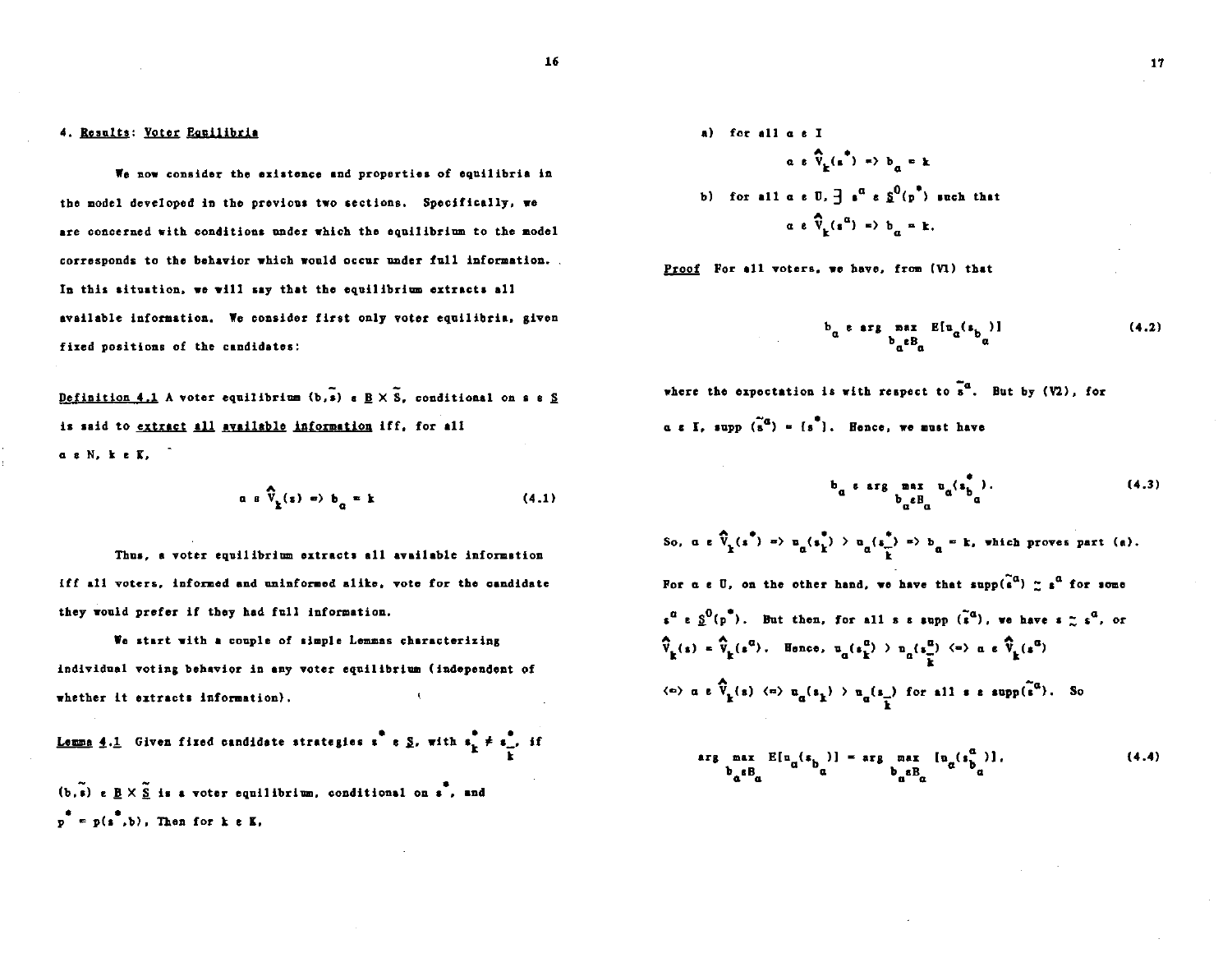$$
\mathbf{18}^{\phantom{\dagger}}
$$

and hence 
$$
a * \widehat{V}_k(s^a) \Rightarrow a_{\alpha}(s_k^a) > a_{\alpha}(s_{\overline{k}}^a) \Rightarrow b_{\alpha} = k.
$$

 $0.E.D.$ 

So, in short, in equilibrium, the informed voters will always vote correctly, while the uninformed voters will each vote according to an idiosyncratic, normalized, nonstochastic representative of their private beliefs. Each of these idiosyncratic private beliefs. of course, must be as consistent as possible with the observed poll. When  $\underline{s}^0(p^*)$  is single valued, then it follows that all uninformed voters will vote according to the same (although possibly incorrect) belief  $s^a$  of  $s^a$ .

Next, for any measureable  $E \subseteq N$ , we define the conditional probability measure  $\mu_i^E$  by

$$
\mu_{\mathbf{i}}^{\mathbf{E}}(C) = \frac{\mu_{\mathbf{i}}(E \cap C)}{\mu_{\mathbf{i}}(E)} = \frac{\mu(N_{\mathbf{i}} \cap E \cap C)}{\mu(N_{\mathbf{i}} \cap E)}
$$
(4.5)

Setting  $t_i^{\text{I}} = \mu_i(I)$  and  $t_i^{\text{U}} = \mu_i(\text{U})$ , it follows that (since I and U partition N) for all  $1 \leq i \leq t$ 

$$
\mu_{\underline{i}} = t_{\underline{i}}^{\underline{T}} \mu_{\underline{i}}^{\underline{T}} + t_{\underline{i}}^{\underline{U}} \mu_{\underline{i}}^{\underline{U}} \tag{4.6}
$$

where  $t_i^I + t_i^U = 1$ . (In other words, for all measureable  $C \subseteq X$ ,  $\mu_i(C)$ =  $t_i^L \mu_i^I(c)$  +  $t_i^U \mu_i^U(c)$ . For any  $s \in \underline{S}$ ,  $1 \leq i \leq t$ , and  $k \in \underline{K}^0$ , we define

$$
\mathbf{q}_{ik}^{\text{E}}(\mathbf{s}) = \mu_i^{\text{E}}(\mathbf{\hat{V}}_k(\mathbf{s})) \tag{4.7}
$$

As usual, we write 
$$
\mathbf{q}_i^E(s) = (\mathbf{q}_{i0}^E(s), \mathbf{q}_{i1}^E(s), \mathbf{q}_{i2}^E(s))
$$
, and  $\mathbf{q}^E(s)$   
=  $(\mathbf{q}_1^E(s), ..., \mathbf{q}_t^E(s))$ . We also write  $\mathbf{q}_{1k}(s) = \mathbf{q}_{1k}^N(s) \mathbf{q}_i(s) = \mathbf{q}_i^N(s)$  and

$$
\mathbf{Q}(\mathbf{s}) = \mathbf{Q}(\mathbf{s}) \tag{4.8}
$$

Clearly, with the above notation, we have

$$
\widehat{q}(s) = \widehat{p}(s|N)
$$
 (4.9)

Given any fixed candidate position s  $s \leq s$ , we can define a correspondence,  $T: A^t \rightarrow A^t$  by setting

So T(p) is the set of polls that could result if all voters vote optimally according to their boliefs, generated by s, and their beliefs are consistent with the information p. (see Lemma 4.1).

<u>Lomma 4.2</u> Given fixed candidate strategies s<sup>e</sup> s  $\S$ , with  $s_k^* \neq s_{\overline{k}}^*$ , if

 $(b, s)$   $\in$   $B \times \widetilde{S}$  is a voter equilibrium, conditional on  $s^*$ , and  $p^* = p(s^* , b)$ , then we must have  $p^* = T(p^* )$ .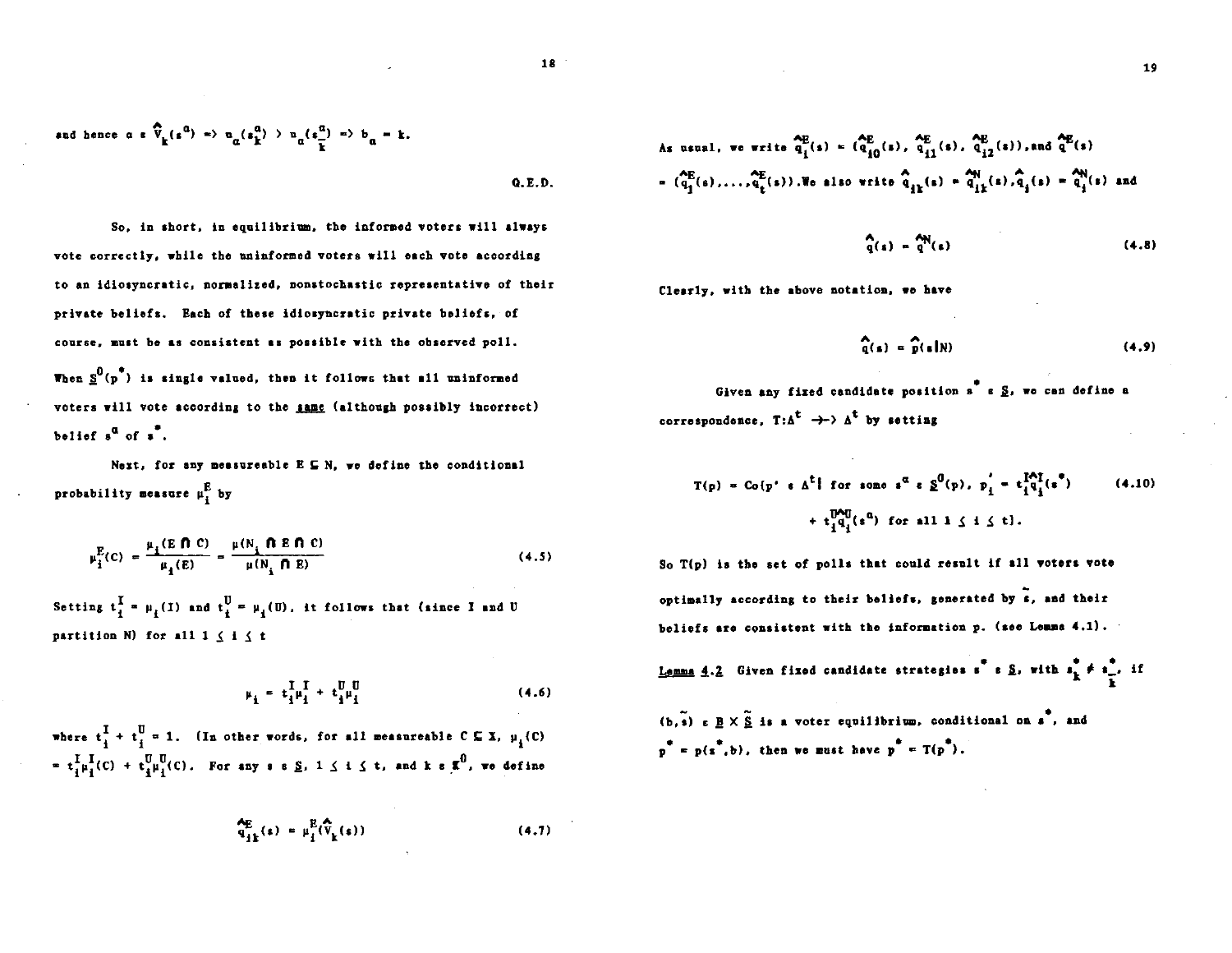Proof: Follows immediately from Lemma 4.1 together with the definition (4.10).

 $Q.E.D.$ 

I.o., for any equilibrium  $(b, \tilde{a})$ ,  $p = p(a, b)$  must be a fixed point for the correspondence. T. The correspondence T. can also be thought of as a dynamic describing the convergence of the model to equilbrium. This will be elaborated on later.

Next, we define a notion of consistency of poll outcomes:

Definition 4.2 A poll p s  $\Lambda^t$  is said to be consistent for  $C \subseteq N$  if  $\overline{f}$ s a S such that

$$
p = \frac{\Delta C}{q}(s) \tag{4.11}
$$

If p is consistent for N, we say it is consistent.

Thus, the poll is consistent for C if the poll results restricted to C could have been generated by some pair of candidate positions with all voters in C voting as if they had complete information. For all of our results, we need an assumption on consistent polls which requires that each consistent poll be generated by a unique  $s \, s^0$ .

Assumption 4.1 If  $p \in A^t$  is consistent for C, where C is either N, I, or U, and s, s' e S satisfy  $p = \frac{AC}{q}(s) = q'(s')$ , then  $s \approx s'$ .

Our next Lemma proves the existence of equilibria that extract all information and shows that if the poll resulting from a voter equilibrium is consistent, then the equilibrium must extract all available information. Thus, the only equilibria of the model occur either when all voters vote correctly or when the resulting poll is inconsistent.

<u>Lemma 4.3</u> Given fixed candidate strategies  $\overrightarrow{a}$  s  $\sum$ , with  $\overrightarrow{s}$ ,  $\neq$   $\overrightarrow{s}$ , there exists a voter equilibrium that extracts all information. Further, under Assumption 4.1, any voter equilibrium (b,s) based on s for which  $p(b, s^*)$  is consistent extracts all information.

Proof: For existence, define  $(b, a)$  by, for a a N, k a K U  $(0)$ ,

$$
\mathbf{b}_{\alpha} = \mathbf{k} \text{ if } \alpha \in \widehat{\mathbf{V}}_{\mathbf{k}}(\mathbf{s}) \tag{4.12}
$$

$$
\text{supp}(\tilde{s}^{\alpha}) = \{s^{\alpha}\} \tag{4.13}
$$

From (2.4),  $p_{11}(s^4, b) = \mu_1(\hat{V}_1(s^4)) = \hat{q}_{11}(s)$ , so  $p(s^4, b)$  is consistent. But then from (4.9), it follows that  $\widehat{P}_1(s^*|N) = p_1(s^*,b)$  for all i. So pick  $s^0 \in \underline{s}^0$  with  $s^0 \approx s^2$ . Then  $s^0 \in \underline{s}^0(p(s^2, b))$ . Hence (V2) is satisfied for all  $a \in N$  (since it is satisfied trivally for  $a \in I$ .) so  $(b, \tilde{s})$  is a voter equilibrium. Clearly, by  $(4.12)$ ,  $(b, \tilde{s})$  extracts all information.

Now let  $(b, \tilde{s})$  be a voter equilibrium based on  $s$ , and write  $p = p(s, b)$ . Then if p is consistent,  $\frac{1}{2} s'$  s S<sup>0</sup> with  $p = q(s')$ . So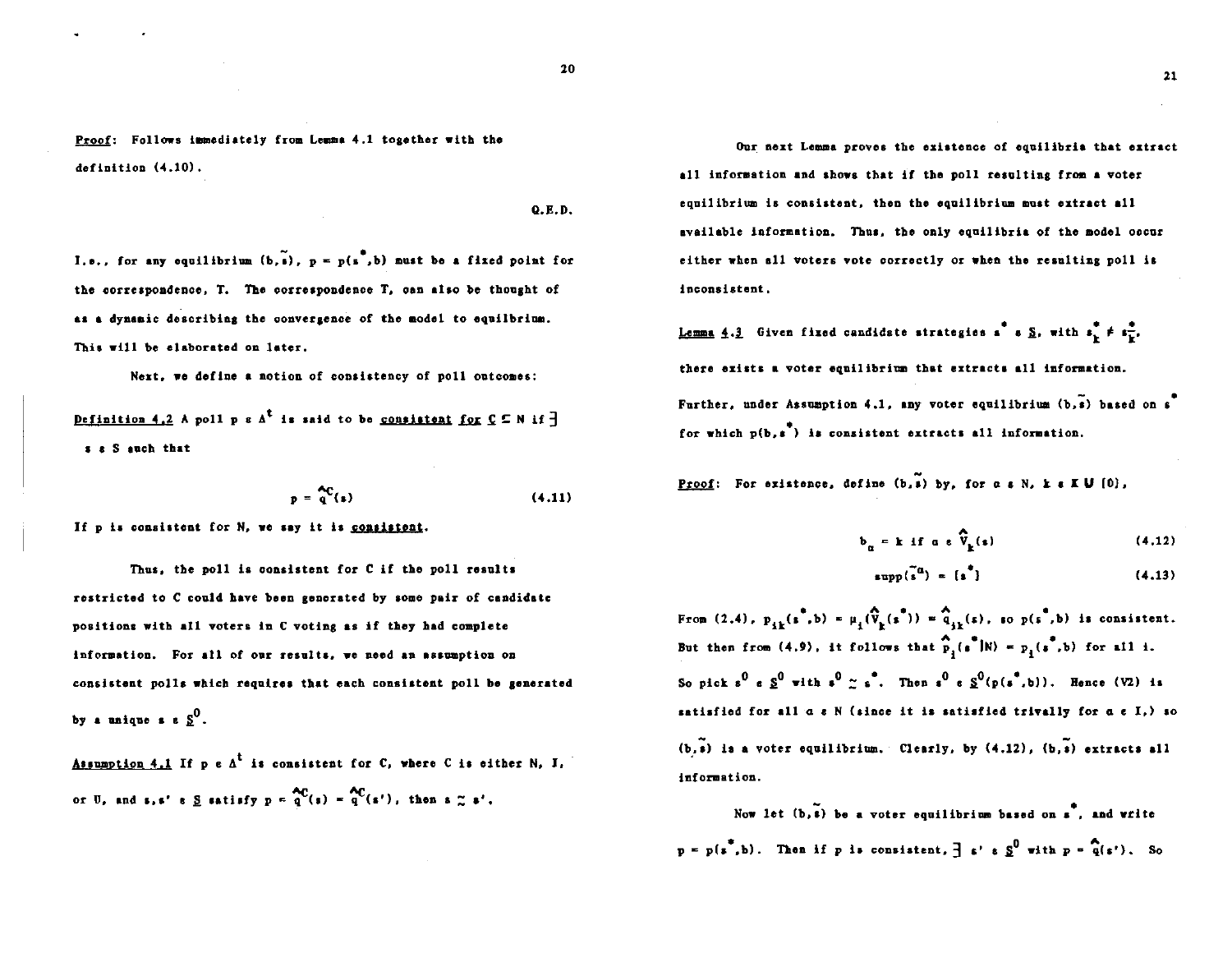23

clearly s'  $s \frac{0}{2}$ (p). Further, by assumption 4.1, it follows that any other element of  $S^0(p)$  must have  $s \approx s'$ . Hence  $S^0(p)$  is single valued, and we let  $s'$   $s \frac{0}{\rho}$ , Then we have  $p = q(s')$ . Further by Lemma 4.2, we must have p s  $T(p)$ . But since  $S^0(p)$  is single valued, this neans that

$$
p_{i} = p_{i}(s^{*}, b) = t_{i}^{I\Delta_{i}^{T}}(s^{*}) + t_{i}^{D\Delta_{i}^{T}}(s^{*})
$$
\n
$$
= [t_{i}^{I\Delta_{i}^{T}}(s^{*}) - t_{i}^{I\Delta_{i}^{T}}(s^{*})]
$$
\n
$$
+ [t_{i}^{I}\alpha_{i}^{I}(s^{*}) + t_{i}^{D\Delta_{i}^{T}}(s^{*})]
$$
\n
$$
- t_{i}^{I}\alpha_{i}^{T}(s^{*}) - \alpha_{i}^{I}(s^{*})] + \alpha_{i}^{I}(s^{*})
$$
\n(4.14)

But, since p is consistent, it follows that  $p = q(s')$ , or equivalently, for all  $1 \leq i \leq t$ , that  $p_i = p_i(s^*, b) = \hat{q}_i(s')$ . Therefore, equation (4.14) implies that for all  $1 \leq i \leq t$ .  $q_1^I(s^*) = q_1^I(s^*)$ . Now, by Assumption 4.1, we have  $s^* \n\t\approx s^*$ , so  $\hat{V}_{k}(s^{*}) = \hat{V}_{k}(s^{*})$  for all k  $\epsilon \times U$  (0). Hence, for  $a \in U$ , we have  $b_{\alpha} = k$ if  $a \in \widehat{V}_L(\widehat{s}^*)$ , and the result is proven.

 $0.E.D.$ 

The above lemma does not rule out the possibility of equilibria which do not extract all information, since it is quite possible for inconsistent polls to be in equilibrium. We introduce a further assumption on the distribution of the voters.

Assumption 4.2 (Identical Distributions) For all a e S.

$$
\frac{q}{q}(s) = \frac{q}{q}(s) = \frac{q}{q}(s)
$$

We prove that under Assumption Al, if there are more informed than uninformed voters, there is always an equilibrium.

Theorem 1 If Assumptions 4.1 and 4.2 are met and  $\mu_4$ (U)  $\leftarrow$  1/2 for all i, then for any fixed candidate strategies  $\int_a^b \epsilon \leq \text{with } s_k \neq s_k^-$ , then if  $(b, \tilde{s})$  is a voter equilibrium, it extracts all information.

**Proof:** Let  $(b,\tilde{s})$  be a voter equilibrium, with corresponding poll  $p(s^4, b) = p = (p_1, \ldots, p_r)$ . Since  $(b, \tilde{s})$  is an equilibrium we must have p &  $T(p)$ . So we can write, for  $1 \le i \le t$ 

$$
p_{1} = t_{1}^{I_{A}}(s^{*}) + t_{1}^{U} \sum_{j=1}^{e} \sum_{j=1}^{A} t_{j}^{A}(s^{j})
$$
  
for some  $\mathbf{v}_{1}, \dots, \mathbf{v}_{e}$  s R<sup>t</sup> with  $\sum_{j=1}^{e} \mathbf{v}_{j} = 1$  and  $s^{j}$  s  $\mathbf{g}^{0}(p)$ . We let  
 $t^{*} = \max_{1 \leq i \leq t} t_{i}^{U}$ . Then, if  $||p - \hat{q}(s^{*})||_{T} \neq 0$ , we get

$$
||p - \hat{q}(s^*)||_r = \sum_{i=1}^t r_i |p_i - \hat{q}_i(s^*)|.
$$
  

$$
= \sum_{i=1}^t r_i |t_1^T \hat{q}_i(s^*) + t_1^U[\sum_{j=1}^t r_j \hat{q}_i(s^j)] - \hat{q}_i(s^*)|
$$
  

$$
= \sum_{i=1}^t r_i t_1^U[t_1^T \sum_{j=1}^t r_j \hat{q}_i(s^j)] - \hat{q}_i(s^*)|
$$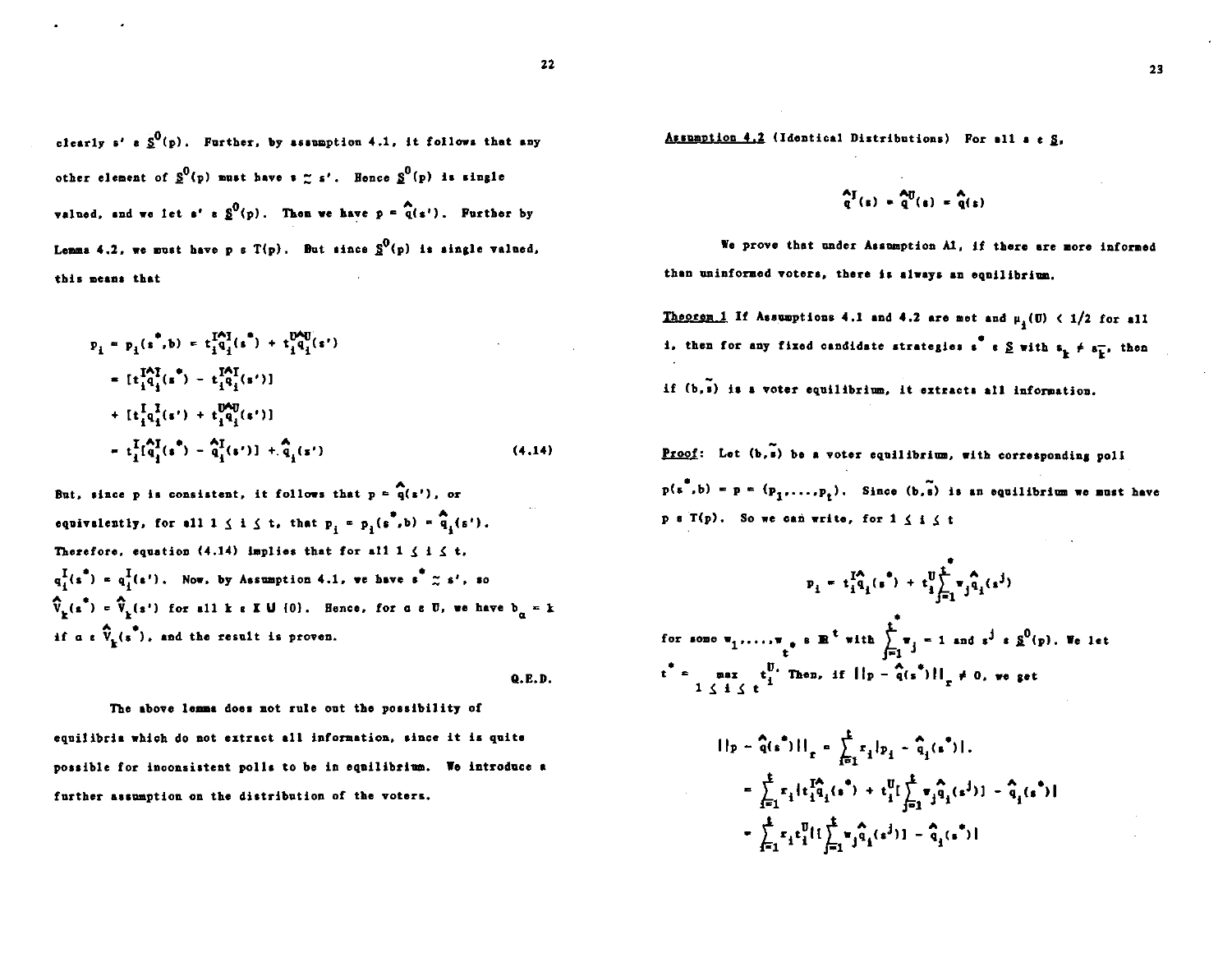$$
= \sum_{i=1}^{t} x_{i} t_{i}^{0} | \left[ \sum_{j=1}^{t} w_{j} (\hat{q}_{i} (s^{j}) - p_{i}) \right] + (p_{i} - \hat{q}_{i} (s^{*}) )|
$$
\n
$$
\leq \sum_{i=1}^{t} x_{i} t_{i}^{0} \left[ \sum_{j=1}^{t} w_{j} (\hat{q}_{i} (s^{j}) - p_{i} | + |p_{i} - \hat{q}_{i} (s^{*})| \right]
$$
\n
$$
= \left[ \sum_{j=1}^{t} w_{j} \sum_{i=1}^{t} r_{i} t_{i}^{0} (\hat{q}_{i} (s^{j}) - p_{i} | + \left[ \sum_{i=1}^{t} r_{i} t_{i}^{0} | p_{i} - \hat{q}_{i} (s^{*})| \right] \right]
$$
\n
$$
\leq \left[ \sum_{j=1}^{t} w_{j} t^{*} \sum_{i=1}^{t} r_{i} (\hat{q}_{i} (s^{j}) - p_{i} | + \left[ t^{*} \sum_{i=1}^{t} r_{i} h_{i} - \hat{q}_{i} (s^{*})| \right] \right]
$$
\n
$$
= \left[ \sum_{j=1}^{t} w_{j} t^{*} || \hat{q} (s^{j}) - p | \right] + \left[ t^{*} || p - \hat{q} (s^{*})| \right]
$$
\n
$$
\leq \left[ t^{*} \sum_{j=1}^{t} w_{j} || \hat{q} (s^{*}) - p | \right] + \left[ t^{*} || p - \hat{q} (s^{*})| \right]
$$
\n
$$
\leq \left[ t^{*} \sum_{j=1}^{t} w_{j} || \hat{q} (s^{*}) - p | \right] + \left[ t^{*} || p - \hat{q} (s^{*})| \right]
$$
\n
$$
= 2t^{*} || p - \hat{q} (s^{*}) || \leq || p - \hat{q} (s^{*}) ||
$$

Hence, any fixed point p to  $T(p)$  must have  $\|\cdot\|_p - \frac{\alpha}{q}(\frac{e^2}{r})\|_1 = 0$ , or  $p = \hat{q}(s^2)$ . But, then p is consistent, so it follows from Lemma 4.3 that the voter equilibrium  $(b, s)$  extracts all information.

$$
Q, E, D,
$$

#### 5. Examples

We consider now a general class of preferences to which the above development applies, namely the class of so called "intermediate preferences." See e.g., Grandmont [ ] and Kramer [ ]. Let K be a positive integer and let  $f_0: X \to \mathbb{R}$  and  $f = (f_1, ..., f_L) : X \to \mathbb{R}^L$  be continuous functions on X. Then for any  $\beta = (\beta_1, \ldots, \beta_L)$  a  $\mathbb{R}^L$ , define  $v_{\beta}: X \rightarrow \mathbb{R}$  by  $v_{\beta} = f_0 + \beta' f$ . I.e., for any x s X,

$$
\mathbf{v}_{\beta}(x) = f_0(x) + \beta' f(x) = f_0(x) + \sum_{i=1}^{L} \beta_i f_1(x) \quad (5.1)
$$

Then the class of intermediate preferences based on  $f_0, f$ , written  $U(f_0, f)$  is defined as

$$
\mathbf{U}(\mathbf{f}_0, \mathbf{f}) = \{ \mathbf{v}_\beta = \mathbf{f}_0 + \beta' \mathbf{f} \mid \beta \in \mathbb{R}^L \},
$$
 (5.2)

It is easily verified that many standard classes of preferences are representable as classes of intermediate preferences. For example. the space of Cobb Douglas utility functions is generated by setting  $f_n(x) = 0$  and  $f_i(x) = \ln x_i$ . The space of Euclidian, or type I, preferences is generated by setting  $L = m$ ,  $f_0(x) = -\frac{1}{2}x^t x$ , and  $f_1(x) = x_1$ . The space of quadratic utility functions where each voter has an idiosyncratic salience matrix and ideal point is generated by setting  $L = (m + 1)m$ ,  $f_0(x) = 0$ ,  $f_1(x) = x$ , for  $1 \le i \le m$ , and  $f_{i,j}(x) = x_i x_j$  for  $1 \leq i \leq m$ ,  $1 \leq j \leq m$ .

For our purposes, we need to identify voters not only by their utility functions, but also by their information class and voter type. So we let  $N = \{0,1\}^{t+1} \times \mathbb{R}^{L}$ , where L is a positive integer. So each voter a s N is described by a vector of attributes  $a = (\gamma, \beta)$ , where  $\gamma$  s  $\{0,1\}$ <sup>t</sup> <sup>+</sup> <sup>1</sup> and  $\beta$  s R<sup>K</sup>. The vector  $\gamma = (\gamma_0, \gamma_1, ..., \gamma_r)$  describes the voter type (i.e., his information class and the subgroups to which he belongs). We define  $I = \{ \alpha = (\gamma, \beta) \in N | \gamma_0 = 1 \}$ ,  $B = \{ \alpha \in N | \gamma_0 = 0 \}$ and  $N_i = [a \in N | \gamma_i = 1].$  The vector  $\beta = (\beta_1, ..., \beta_L)$  gives the parameters of the voter utility function. We let  $f_0$ :  $\mathbf{I} \rightarrow \mathbf{R}$  and f :  $X \rightarrow \mathbb{R}^L$  be defined as above. Then for each  $\alpha = (\gamma, \beta)$  s N, we assume  $u_n = v_8 = f_0 + \beta' f$ . I.e., for all  $x \in X$ ,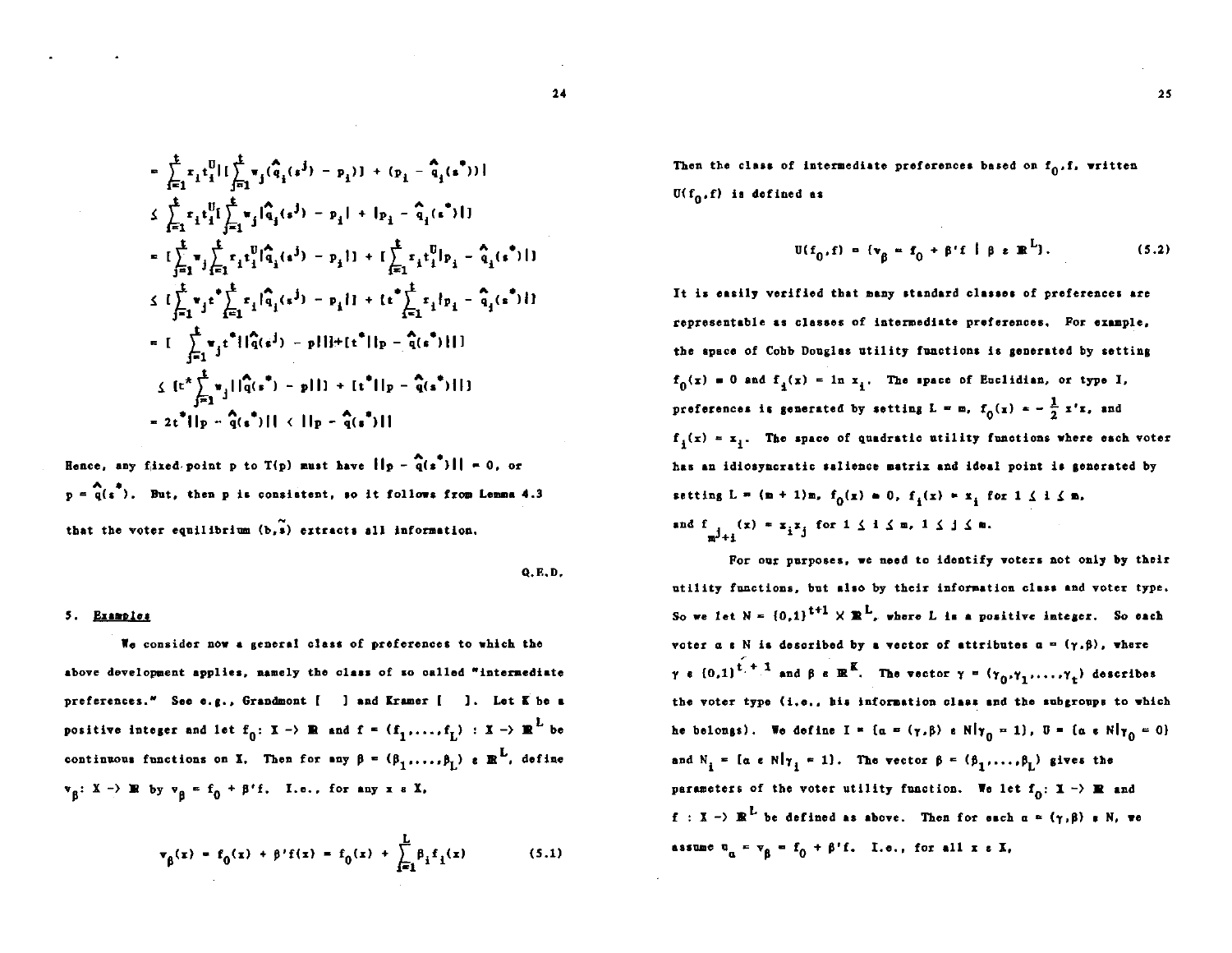$$
i_{\alpha}(x) = f_0(x) + \beta' f(x) = f_0(x) + \sum_{i=1}^{L} \beta_i f_i(x)
$$
 (5.3)

Clearly,  $n_n \in U(f_0, f)$  for all  $\alpha \in N$ .

Now, for any s s S, we have that, for k s K.

$$
\hat{V}_{k}(s) = \{a \in N | n_{\alpha}(s_{k}) \to n_{\alpha}(s_{k})\} = \{a \in N | f_{0}(s_{k}) + \beta' f(s_{k}) \to f_{0}(s_{k}) + \beta' f(s_{k})\}
$$
\n
$$
= \{a \in N | \beta' (f(s_{k}) - f(s_{k})) \to f_{0}(s_{k}) - f_{0}(s_{k})\}
$$
\n
$$
= \{a \in N | \beta' h_{k}(s) \to c_{k}(s)\}
$$
\n(5.4)

**where** 

$$
h_{\mathbf{k}}(s) = f(s_{\mathbf{k}}) - f(s_{\mathbf{k}}) \times \mathbf{R}^{L}
$$
  
(5.5)  

$$
c_{\mathbf{k}}(s) = f_{0}(s_{\mathbf{k}}) - f_{0}(s_{\mathbf{k}}) \times \mathbf{R}
$$

So  $\widehat{V}_k(\epsilon)$  is simply the set of voters in N who's parameters  $\beta$  lie in a half space in  $\mathbb{R}^L$  defined by the vector  $h_L(\epsilon)$  and  $c_L(\epsilon)$ . A poll  $p \in A^t$  is consistent for  $E \subseteq N$  iff  $\exists$  s s S such that for all  $1 \leq i \leq t$  and  $k \in K$   $U$   $\{0\}$ ,

$$
p_{1k} = \frac{\partial E}{\partial q_k}(s) = \mu_i^E(\hat{V}_k(s))
$$
\n(5.6)

Now, for Assumption 4.1 to be met, for any  $s, s' \in S$  with Ap Ap  $\mathbf{a}$  (s'), we must have  $\mathbf{s} \approx \mathbf{s}'$ . Thus, we must have

$$
\mathbf{Q}^{\mathbf{E}}(\mathbf{s}) = \mathbf{Q}^{\mathbf{R}}(\mathbf{s}') = \nabla_{\mathbf{k}}(\mathbf{s}) = \nabla_{\mathbf{k}}(\mathbf{s}')
$$
\n(5.7)

for all  $k \in K \cup \{0\}$ ,  $E \in \{I, U, N\}$ . I.e., we must have, for all s, s' e S, k e K U (0), E e {1, U, N},

$$
\mu_1^E(\widehat{V}_k(s)) = \mu_1^E(\widehat{V}_k(s)) \text{ for } 1 \le i \le t \Rightarrow \widehat{V}_k(s) = \widehat{V}_k(s') \quad (5.8)
$$

We conjecture that a sufficient condition for (5.8) to be generically satisfied (with respect to an appropriate topology on the set of possible measures  $\mu$  on N) is that  $t \geq L + 1$ . I.e. there must be more sources of information than there are free parameters in the class of utility functions. The intuition behind this conjecture is illustrated in Figures 1 and 2 for the case when  $L = 2$ . Here the marginal density functions of the  $\mu_i^E$  over the parameter space are assumed to be continuous density functions with support equal to  $\mathbb{R}^2$ . The figures give contours of the marginal density functions for the  $\mu^E_i$  over the parameter space,  $\mathbb{R}^2$ . If  $t = L$ , then we note that any consistent poll can be generated by two different voting coalitions. However, if another group is added, as in figure 3, then as long as the density function for the third group is not "colinear" with that of the first two, then the additional information provided by the poll in the third group identifies the correct voting coalition, so that Assumption 1 is satisfied. A similar argument seems to hold for larger dimensions as well. With an appropriate topology on the set µ of allowable measures on N, any measure will be arbitrarily close to one for which  $\mu_1^E$  is continuous with support equal to  $\mathbb{R}^L$ , and for which the  $\mu_i^E$  are not "colinear." The above argument is obviously very heuristic, and we leave it for future research to study the validity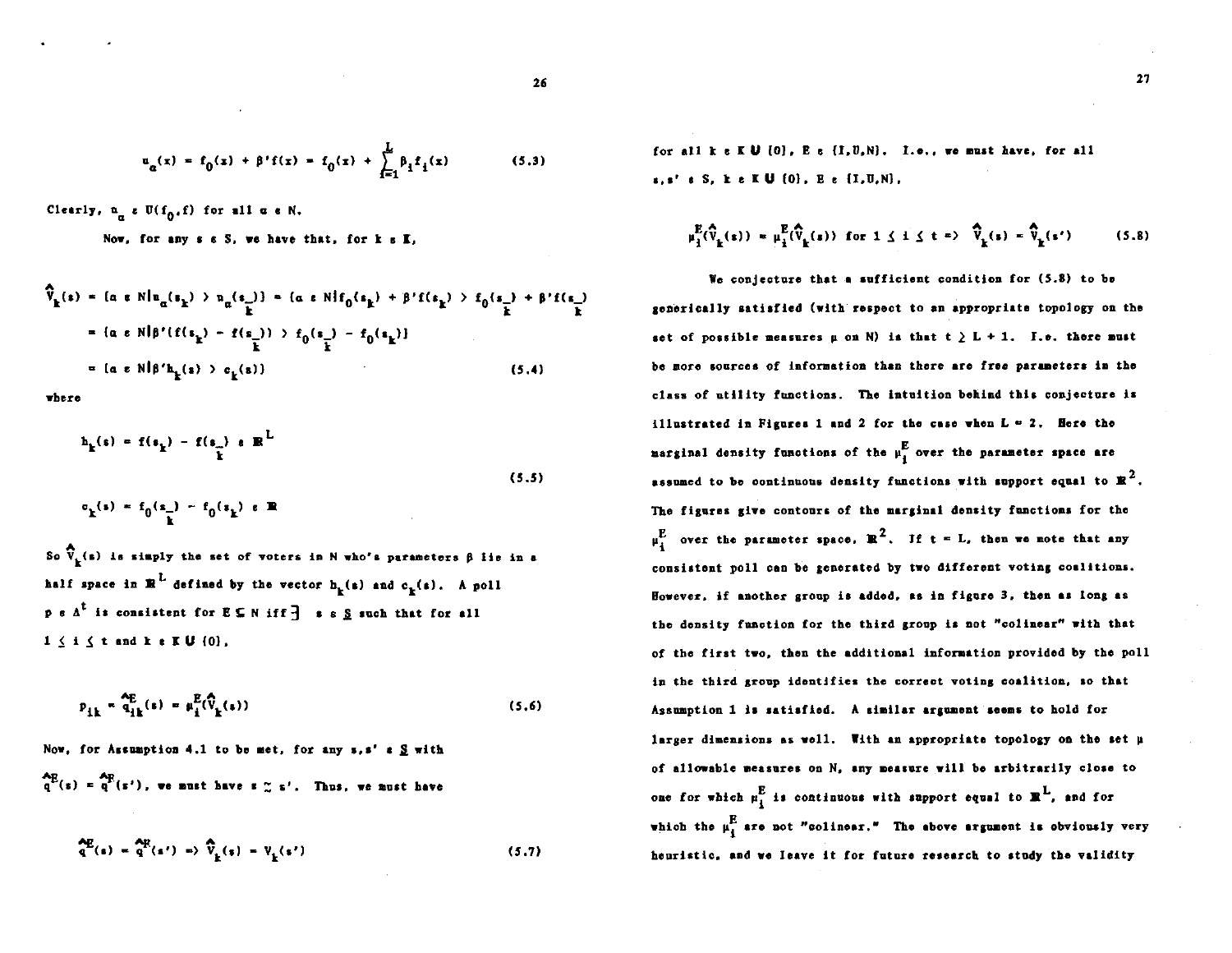

FIGURE 1 Two consistent candidate positions for the poll  $p=(0, .8, .2), (0, .3, .7))$ 

 $\mu_1^{\rm E}$ 



FIGURE 2

With three groups, candidate strategy pair s' is no longer consistent for the poll  $p=((0,.8,.2), (0,.3,.7), (0,.01,.99))$ 

of this conjecture in more detail. In any case it should be clear that with t sufficiently large, and the  $\mu_{\rm i}^{\rm E}$  continuous with support equal to  $\mathbb{R}^L$  and sufficiently dispersed, Assumption 1 will be met.

To illustrate some of the ideas which have been developed above, we present an example. We let  $X = \mathbb{R}^2$ , and assume preferences are Euclidian.

So for all  $\alpha = (\gamma, \beta)$  a N,  $\mu_{\alpha}$  a U(f<sub>0</sub>, f), where  $f_0(x) = -\frac{1}{2}x^2$ and  $f(x) = x$ . So  $\alpha_{\alpha}(x) = \beta' x - \frac{1}{2}x' x = (\beta - \frac{x}{2})' x$  for some  $\beta \in \mathbb{R}^2$ . (The parameter  $\beta$  represents  $a'$ s ideal point). Using (5.4) and (5.5), we can write

$$
\widehat{V}_{k}(s) = \{a \in N | \beta' h_{k}(s) \geq c_{k}(s) \}
$$
\n(5.9)

where

28

 $\hat{v}_0(s^{\dagger})$ 

$$
h_{\mathbf{k}}(\mathbf{s}) = f(s_{\mathbf{k}}) - f(s_{\mathbf{k}}) = s_{\mathbf{k}} - s_{\mathbf{k}}
$$
\n(5.10)\n
$$
g_{\mathbf{k}}(s) = f_{0}(s_{\mathbf{k}}) - f_{0}(s_{\mathbf{k}}) = (s_{\mathbf{k}} - s_{\mathbf{k}}) \frac{(s_{\mathbf{k}} + s_{\mathbf{k}})}{s_{\mathbf{k}}}
$$

So

$$
a \in \widehat{V}_k(s) \iff \beta \in G_k(s), \text{ where}
$$
  

$$
G_k(s) = (\beta \in \mathbb{R}^L | \beta'(s_k - s)) > \frac{(s_k + s_k)'(s_k - s_k)}{2}
$$
(5.11)

Hence  $\widehat{V}_{k}(s)$  consists of exactly those voters whose parameter  $\beta$  (which corresponds to the voter's ideal point) is closer to  $a_k$  than to  $a_-$ .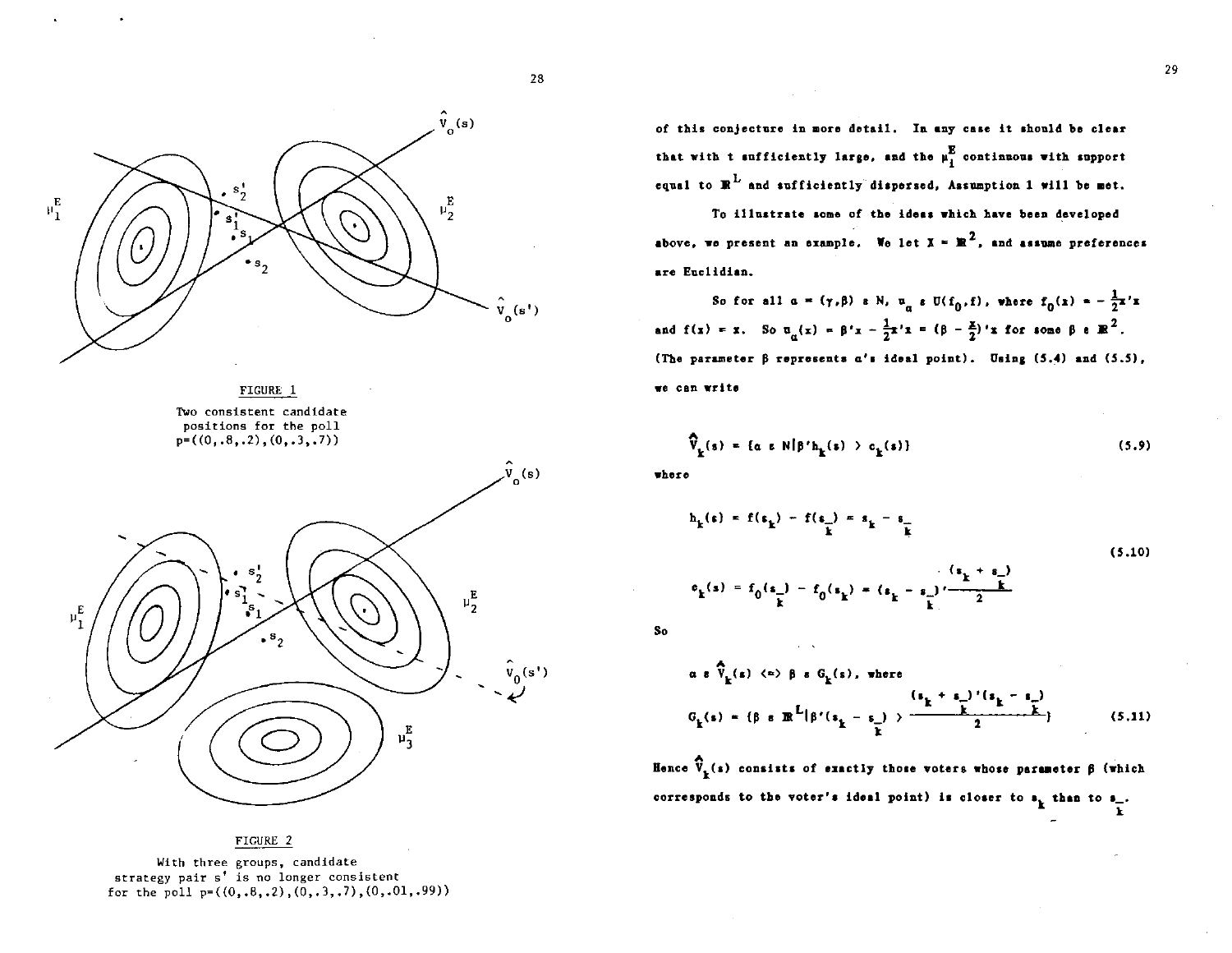30

We assume there are 3 andpopulations,  $N_1, N_2$ , and  $N_3$ , which partition N. We assume that  $\mu(N_1) = \mu(N)/3$  for all i, and for E = I or  $E = U$ , we assume that, for any borel set  $C \subseteq X$ ,

$$
\mu_{i}^{E}(\{a = (\gamma, \beta) \text{ s N} | \beta \text{ s C}\}) = \int_{C} \frac{-1/2(x - x_{i}^{E})'(x - x_{i}^{E})}{\sqrt{2\pi}} dx
$$
 (5.12)

where

$$
x_1^{\text{I}} = (-2.0, -1.0) \qquad x_1^{\text{U}} = (-2.0, 0.0)
$$
  
\n
$$
x_2^{\text{I}} = (2.0, 1.0) \qquad x_2^{\text{U}} = (2.0, 2.0)
$$
  
\n
$$
x_3^{\text{I}} = (1.0, -2.0) \qquad x_3^{\text{U}} = (3.0, 2.0)
$$
  
\n(5.13)

We assume that for each i,  $\mu_i(U) = \mu_i(I) = 1/2$ , so that for each i,

$$
\mu_{\mathbf{i}}(C) = 1/2 \mu_{\mathbf{i}}^{T}(C) + 1/2\mu_{\mathbf{i}}^{U}(C). \qquad (5.14)
$$

Now, we assume that the candidates adopt the positions  $s^* = ( , )$ , and we consider the initial voter strategy (b,s) which is defined as follows: For a & I, voters vote correctly. I.e.,

$$
\alpha \cdot \hat{V}_{k}(s^{2}) \Rightarrow b_{\alpha} = k \tag{5.15}
$$

or equivalently,  $\beta \in G_k(s^0) \Rightarrow b_n = k$ , whereas for  $a \in U$ ,

$$
a \in N_1 \Rightarrow b_{\alpha} = 2
$$
  
\n
$$
a \in N_2 \Rightarrow b_{\alpha} = 1
$$
  
\n
$$
a \in N_3 \Rightarrow b_{\alpha} = 1
$$
  
\n(5.16)

(Thus, the uninformed voters vote in such a way as to oreate a worst case--i.e. the uninformed voters vote contrary to how they would tend to vote under full information). The resulting poll, p', is given in Table 1.

We now consider a sequence of polls  $(p^t)_{t=1}^{\infty}$  generated by choosing  $p^{t+1}$  s  $T(p^t)$  for each  $t \ge 1$ . This is the sequence of polls which would result if voters, in period t, adjusted their beliefs to be consistent with  $p^t$  (say to  $p^t \in S^0(p^t)$ ), and then vote optimally according to this belief. I.e., for a e I, in period t,

$$
a \cdot \widehat{V}_k(s^*) \Rightarrow b^t_a = k \tag{5.17}
$$

and for a s U, in period t.

$$
a \ e \ \hat{V}_k(s^{t-1}) \ \Rightarrow \ b^t_\alpha = k \tag{5.18}
$$

Equivalently, in light of  $(5.9)-(5.11)$ , we can write, for  $\alpha$  s I,  $\beta$  s G<sub>1</sub>(s<sup>4</sup>) => b<sub>n</sub> = k, whereas for  $a \in \mathbb{U}$ ,  $\beta \in G_{L}(e^{t-1}) \Rightarrow b_{n} = k$ . So for all i,

$$
p_{\mathbf{i}}^{\mathbf{t}} = 1/2 \frac{\mathbf{A}_{\mathbf{ij}}^{\mathbf{t}}(\mathbf{s}^{\mathbf{t}-1}) + 1/2 \mathbf{A}_{\mathbf{i}}^{\mathbf{t}}(\mathbf{s}^{\mathbf{s}}), \qquad (5.19)
$$

(Compare to equation (4.10)).

Table 1 gives, for each period,  $a^{(t-1)}$ ,  $a^{(t-1)}$ ,  $b^{(t-1)}$ ,  $b^{(t-1)}$  and the best fitting poll to  $p^t$ , namely  $q(s^t)$ . Figure 1 graphs the best fitting hyperplanes  $G(s^t)$  for  $1 \le t \le 8$ . We see that for this example, that the p<sup>t</sup> converge to  $\mathfrak{q}(\mathbf{s}^*)$  and that  $\mathfrak{s}(\mathbf{p}^t)$  converges to  $\mathbf{s}^*$ .

 $31$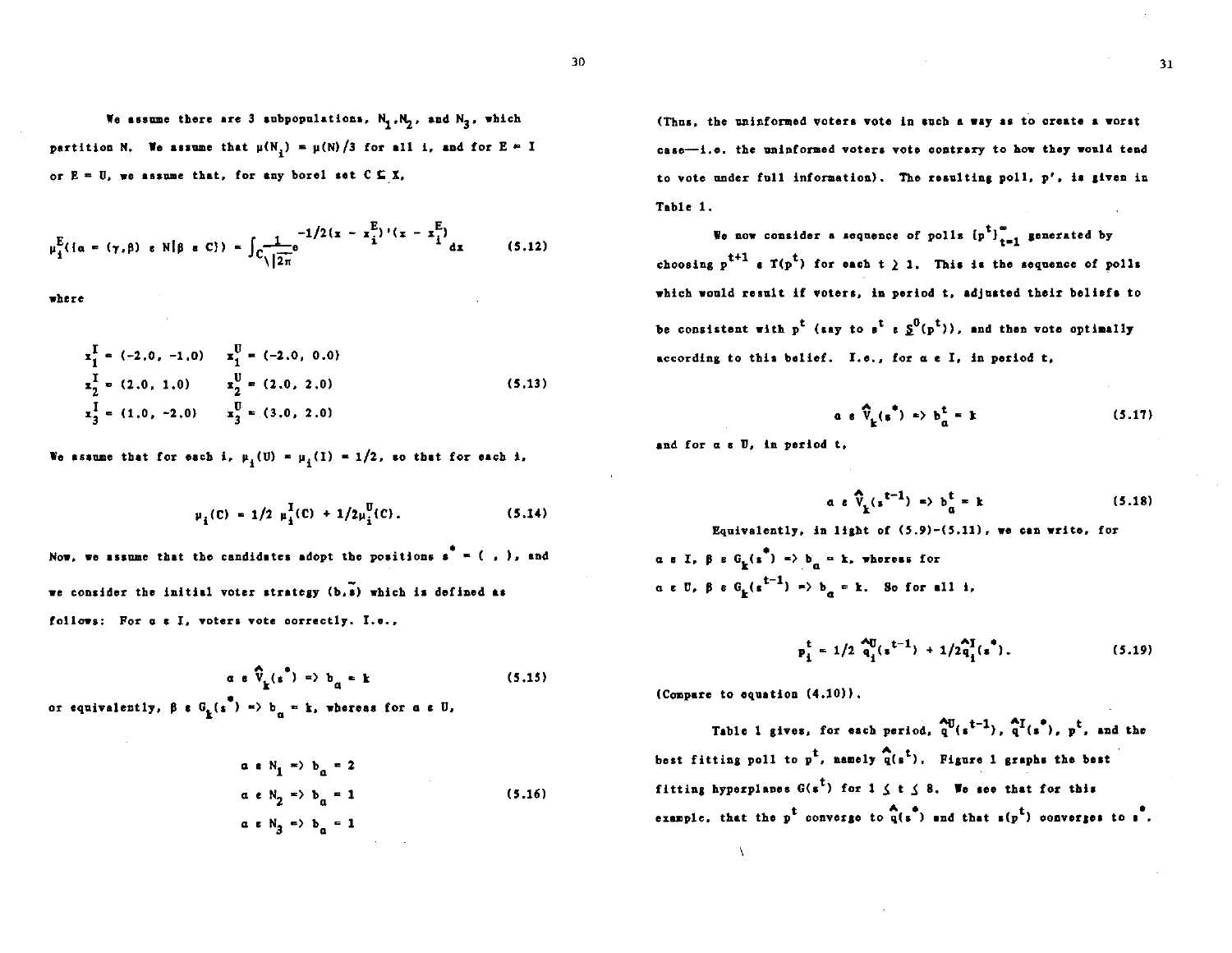



\*Here we use the notation  $G^t = G(s(p^t))$ . The half space  $G_2(s(p^t))$  is on the side of  $G^t$  indicated by the arrows. Also  $G^* = G(s^*)$ .

Table<sub>1</sub>

 $\frac{20}{81}$ (s(p<sup>t-1</sup>))

candidate

 $\mathbf{E}$ 

 $.0001.000$ 

 $.000$ 

 $.000$ 

.634

.497

,020

.451

.763

.050

.334

,937

.356

 $.113$ 

.906

.597

 $.079$ 

.882

 $.155$ 

.071

.864

,829

.069

.849

.863

 $.064$ 

 $.826$ 

.879

 $\mathbf{1}$  $\overline{\mathbf{2}}$ 

1,000

1,000

.366

,503

,980

.349

.237

.950

.666

 $,063$ 

.644

.887

.094

.403

,921

 $.116$ 

 $.245$ 

.929

 $.136$ 

 $, 171$ 

,931

 $.151$ 

 $.137$ 

.936

 $.174$ 

 $.121$ 

Period

 $\ddot{\phantom{1}}$ 

1

 $\overline{\mathbf{2}}$ 

d,

 $\overline{\mathbf{S}}$ 

6

 $\overline{7}$ 

Group  $\pmb{1}$ 

 $\mathbf{1}$ 

 $\mathbf{r}$ 

 $\mathbf{3}$ 

 $\pmb{1}$ 

 $\mathbf{2}$ 

 $\mathbf 3$ 

 $\mathbf{1}$ 

 $\overline{\mathbf{z}}$ 

 $\mathbf 3$ 

 $\mathbf 1$ 

 $\mathbf{2}$ 

 $\overline{\mathbf{3}}$ 

 $\mathbf{1}$ 

 $\overline{\mathbf{r}}$  $\overline{\mathbf{3}}$ 

 $\mathbf 1$ 

 $\overline{\mathbf{r}}$ 

 $\pmb{\mathsf{3}}$ 

 $\mathbf 1$ 

 $\mathbf{2}$ 

 $\overline{\mathbf{3}}$ 

 $\mathbf 1$ 

 $\overline{\mathbf{2}}$ 

 $\mathbf{a}$ 

 $\mathbf 1$ 

 $\bf 2$ 

 $\overline{\mathbf{3}}$ 

 $\hat{\mathfrak{q}}_{1k}^{\mathrm{I}}(\cdot)$ 

candidate

k

.056

.804

.500

.056

.804

,500

.056

.804

,500

 $.056$ 

.804

.500

.056

 $.804$ 

,500

,056

,804

 $.500$ 

.056

 $.804$ 

.500

,056

,804

.500

.056

.804

 $.500$ 

 $\mathbf{1}$  $\overline{2}$ 

 $.944$ 

.196

,500

.944

.196

.500

 $.944$ 

.196

,500

.944

 $.196$ 

,500

,944

.196

.500

 $.944$ 

.196

.500

.944

.196

.500

,944

 $.196$ 

.500

,944

 $.196$ 

.500

Convergence of  $p^L$  to  $\hat{q}(s^{\star})$ .

 $32<sub>1</sub>$ 

 $H_{\rm P}^{\rm t}$  –

.4352

.4128

 $.2414$ 

 $,2284$ 

.0430

 $.0180$ 

,0088

.0096

 $.0000$ 

 $\begin{array}{c} \mathbf{A} \\ \mathbf{q}_{ik}(\mathbf{s}(\mathbf{p}^{\mathbf{t}})) \end{array}$ 

candidate

 $\mathbf 2$ 

 $.532$ 

 $.399$ 

 $.039$ 

 $.343$ 

 $-654$ 

.059

,250

,897

 $, 280$ 

 $,087$ 

.870

 $.422$ 

.065

 $.855$ 

 $.547$ 

 $.062$ 

.844

 $.624$ 

 $.062$ 

.834

.668

 $.062$ 

 $,828$ 

.679

,060

 $.815$ 

.689

 $\mathbf{1}$ 

.468

 $.601$ 

.961

.657

 $.346$ 

 $.941$ 

.750

 $,103$ 

 $.720$ 

.913

.130

 $.578$ 

 $.935$ 

 $.145$ 

 $.453$ 

,936

.156

.376

.938

 $.166$ 

 $.332$ 

.938

 $,172$ 

 $.321$ 

.940

 $.185$ 

 $.311$ 

 $p_{ijk}^t$ 

candidate

k

 $\mathbf 2$ 

.528

 $,402$ 

.250

 $.345$ 

 $.651$ 

.260

,254

.784

 $.275$ 

,195

.871

 $.428$ 

.084

.855

.549

 $.067$ 

 $.843$ 

 $.627$ 

 $.063$ 

 $.834$ 

.664

 $.062$ 

 $, 827$ 

 $.682$ 

.060

,815

.689

 $\mathbf{1}$ 

.472

.598

.750

.655

 $.349$ 

.740

,746

 $.216$ 

-725

.805

 $.129$ 

 $.572$ 

.916

 $.145$ 

.451

-933

.157

.373

,937

.166

.336

.938

,173

.318

,940

.185

 $.311$ 

33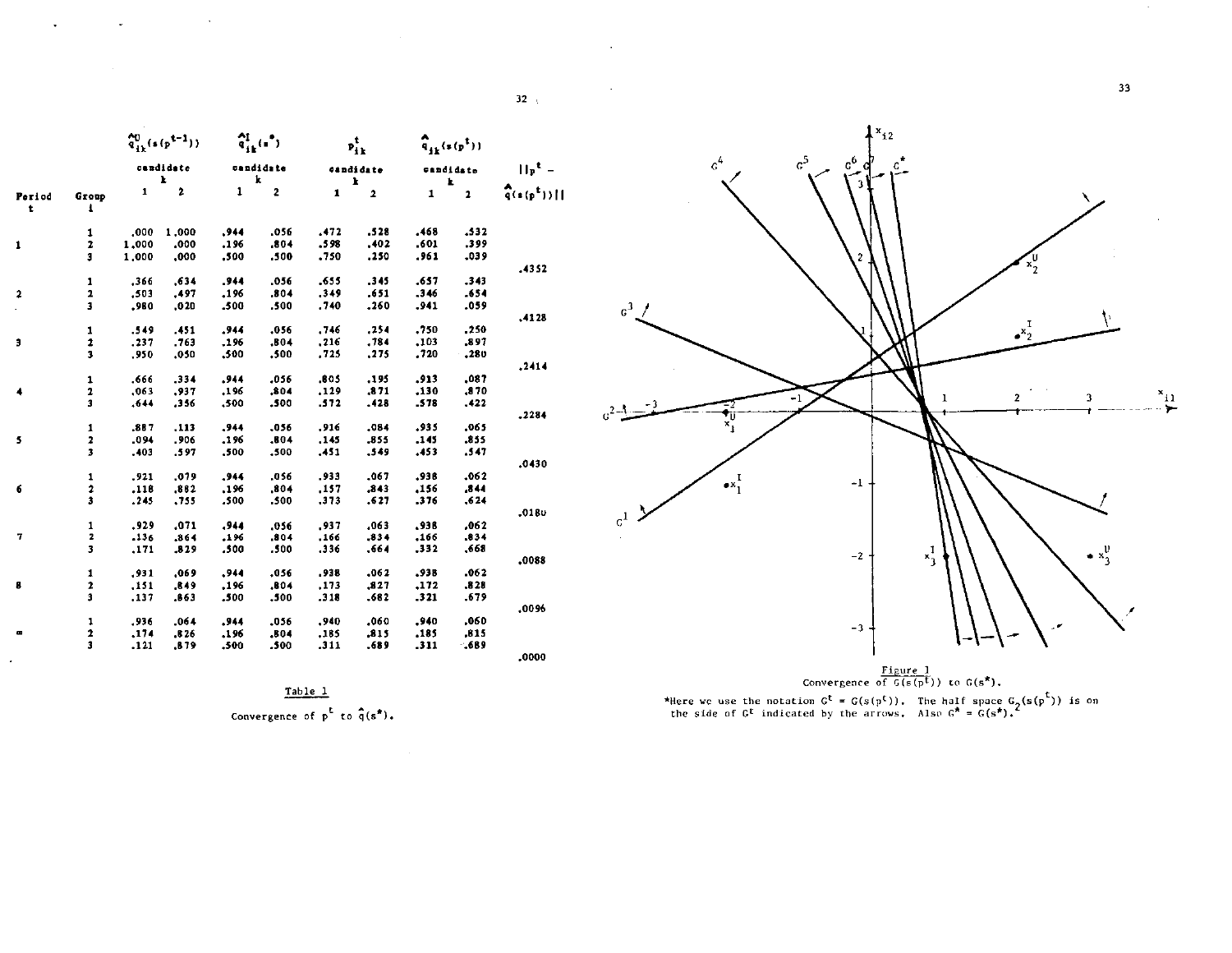This particular example suggests that the theorems of this paper can probably be strengthened. Here we note that the dynamic process described by  $p^{t+1}$  a  $T(p^t)$  converges to a voter equilibrium which extracts all available information even though the distributions of the uninformed and informed voters within each subgroup are different.

#### 6. Results: Full Equilibrium

**OF** 

This section investigates the properties of full equilibria to the model of section 2, i.e., of equilibria  $((s,b), (C, s))$  satisfying Definition 2.1. For a full equilibrium, then, both candidates and voters need to be in equilibrium. Again, we are concerned with conditions under which such equilibria correspond to what would happen under the case of full information.

Definition  $6.1$  The strategy pair s  $s \leq s$  is a full information candidate equilibrium if, whenever k a K and s'  $s_{\lambda}$  satisfy  $s_{\lambda} = s_{\lambda}^{-1}$ ,

$$
M_{\underline{k}}(s^{\dagger},\widehat{b}(s^{\dagger}|N)) \leq M_{\underline{k}}(s,\widehat{b}(s|N))
$$
 (6.1)

Note that equivalently, because of the symmetry of the game, we can write the equation of Definition 6.1 as

$$
M_{\mathbf{k}}(\mathbf{s}',\mathbf{\hat{b}}(\mathbf{s'}|N)) \leq 0 \tag{6.2}
$$

$$
\mu(\widehat{V}_{\underline{k}}(\epsilon')) \leq \mu(\widehat{V}_{\underline{k}}(\epsilon')) \tag{6.3}
$$

for all  $k \in K$ ,  $s' \in S$  with  $s_k^- = s_k^-$ .

Throughout this section, we also make another assumption.

Assumption 6.1 For all  $s \in S$  with  $s_1 \neq s_2$ ,  $\mu(\widehat{V}_0(s)) = 0$ .

<u>Lemma 6.1</u> We assume  $\bigcup_{i=1}^{L} N_i = N$  and that Assumption 6.1 holds. If, for all  $s^* s \leq \text{with } s_k^* \neq s_k^*$ , any voter equilibrium based on  $s^*$  extracts all information, then if  $((x, b), (C, a))$  is an equilibrium, then either s is a full information candidate equilibrium or  $s_k = s_k^-$ .

<u>Proof</u> Suppose  $((s,b), (C,\tilde{s}))$  is an equilibrium with  $s_k^+ \neq s_k^-$ . Then, for the voters to satisfy (V1) and (V2) of the equilbrium definition, (b,s) must be a voter equilibrium with respect to s. But then, by assumption,  $(b,\tilde{s})$  extracts all information, so  $p(s,b) = q(s)$ . But now, since candidate beliefs satisfy C2,

$$
C^{k} e arg min_{C \subseteq N} [||p(s,b) - \hat{p}(s|C)||_{T}]
$$
  
\n
$$
= arg min_{C \subseteq N} [||\hat{q}(s) - \hat{p}(s|C)||_{T}]
$$
 (6.4)

Now for all  $1 \leq i \leq t$ , k a KU  $\{0\}$ ,

$$
\widehat{\mathfrak{q}}_{ik}(s) = \mu_i(\widehat{\mathfrak{V}}_k(s)) \tag{6.5}
$$

and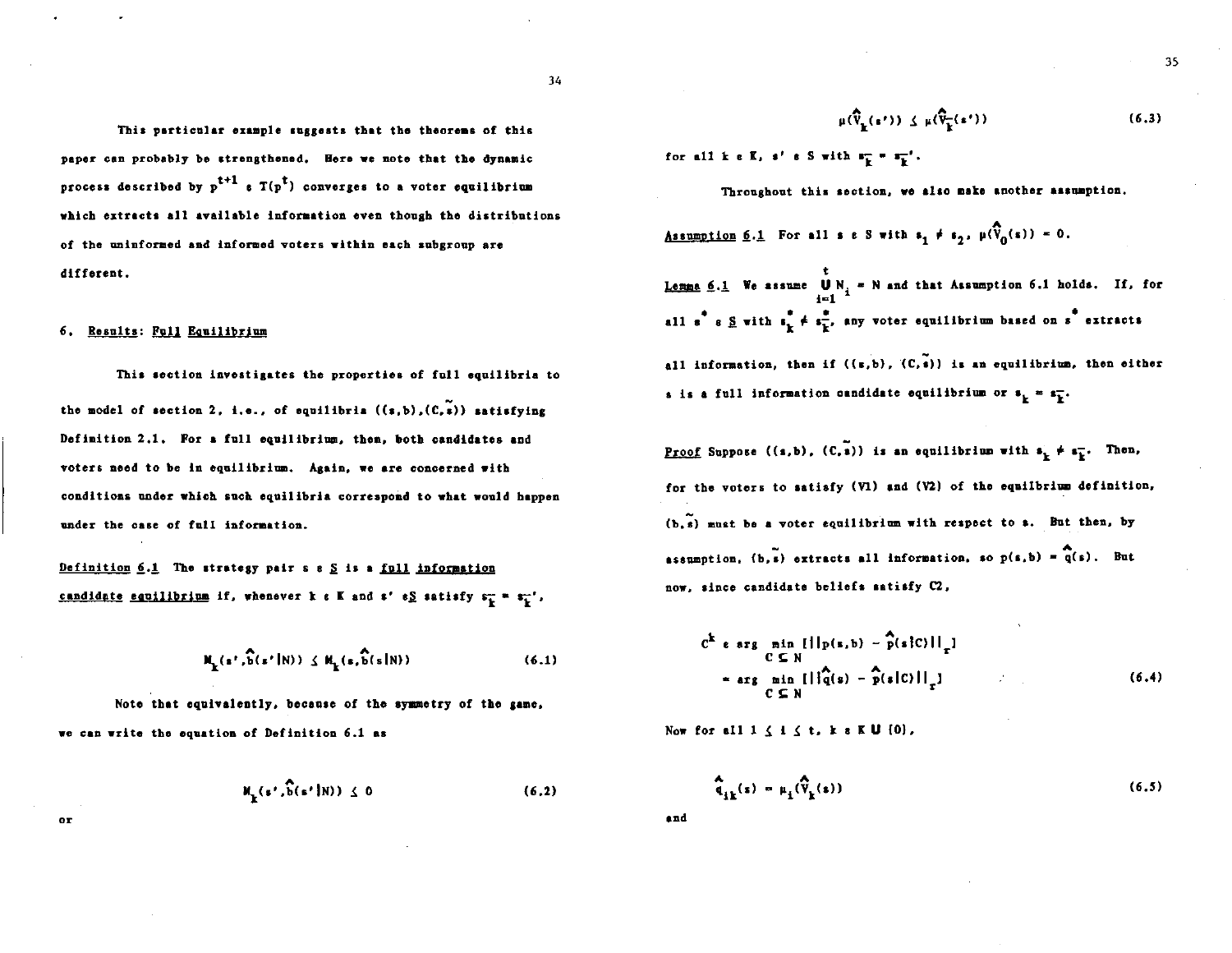$$
\sum_{\mathbf{P}_{i}}^{\mathbf{A}}(\mathbf{x}) = \mu_i(\mathbf{P}_k(s) \cap \mathbf{C}) \quad \text{for } k \in \mathbb{R}
$$
\n
$$
\sum_{\mathbf{P}_{i}}^{\mathbf{A}}(\mathbf{x}) = \mu_i(\mathbf{N} - \mathbf{C}) \quad \text{for } k = 0
$$
\n(6.6)

So clearly, if  $C = N$ , then  $\sum_{i=1}^{N} (s|C) = \begin{pmatrix} 1 \ 1 \ 1 \end{pmatrix}$ , or  $\widehat{q}(s) = \widehat{p}(s|C)$ . Hence, any  $C^k$  solving (6.4) must satisfy  $q(s) = \frac{A}{p(s)}C^k$ ). This means, in particular, that  $\hat{q}_{10}(s) = \hat{p}_{10}(s|c^k)$ , or

$$
|\mu_1(\hat{V}_0(s)) - \mu_1(N - c^k)| = 0
$$
 (6.7)

But, by Assumption 6.1,  $\mu(\widehat{V}_0(s)) = 0$  for all  $s$ , so  $\mu_1(\widehat{V}_0(s)) = 0$ . Also  $\mu_1(N - C^k) = \mu(N_i - C^k)$ . So the above implies  $\mu(N_i - C^k) = 0$  for all i. It follows that

$$
0 = \sum_{i=1}^{t} \mu(N_i - C^k) \ge \mu(\bigcup_{i=1}^{t} (N_i - C^k))
$$
  
=  $\mu((\bigcup_{i=1}^{t} N_i) - C^k) = \mu(N - C^k)$  (6.8)

or,

$$
\mu(\mathcal{C}^{\mathbf{k}}) = \mu(\mathcal{N}) \tag{6.9}
$$

Now assume that s is not a full information candidate equilibrium. Then there is a k  $\varepsilon$  K and an s'  $\varepsilon$  S with  $s'_{\frac{1}{k}} = s_{\frac{1}{k}}$  such that

$$
M_{\underline{k}}(\epsilon',\widehat{b}(\epsilon'|N)) \to M_{\underline{k}}(\epsilon,\widehat{b}(\epsilon|N))
$$
 (6.10)

But now, using the fact that  $\mu(C^k) = \mu(N)$ , it is easy to show that  $M_{L}(s', \overline{b}(s'|N)) = M_{L}(s', \overline{b}(s'|C^{k}))$  for all  $s'$ . Hence, we have

$$
M_{\mathbf{k}}(\mathbf{s}^{\dagger},\mathbf{\hat{b}}/(\mathbf{s}^{\dagger}|c^{\mathbf{k}})) \supset M_{\mathbf{k}}(\mathbf{s},\mathbf{\hat{b}}(\mathbf{s}|c^{\mathbf{k}})). \tag{6.11}
$$

It follows that s does not satisfy (C1) of the equilibrium definition, hence is not an equilibrium.

 $Q.E.D.$ 

Unfortunately, the above Lemma leaves open the possibility that we could have equilibria where both candidates adopt the same policy positions, but where these policy positions are not at a full information candidate equilibrium. In this case, of course, the informed voters would abstain, but the uninformed voters might still believe there is information in the polls, and vote in a way such that they cue off of the information provided to the pollster by other uninformed voters.

Any belief by the candidates about who the concerned voters are would be consistent with observed data. So if the candidates were both positioned at a full information equilibrium of the voters who they believed to be concerned voters, then this could be an equilibrium as defined in Definition 2.1. However, equilibria of this sort are quite unstable, because if either candidate makes a slight miscalculation or an error in his choice of strategy, then the beliefs of both candidates will be inconsistent with the poll data which results from all voters adopting equilibrium strategies. To banish the above type of equilibria, we introduce a somewhat atronger notion of equilibrium. This stronger version requires that candidate beliefs must be consistent not only with the information that is generated

37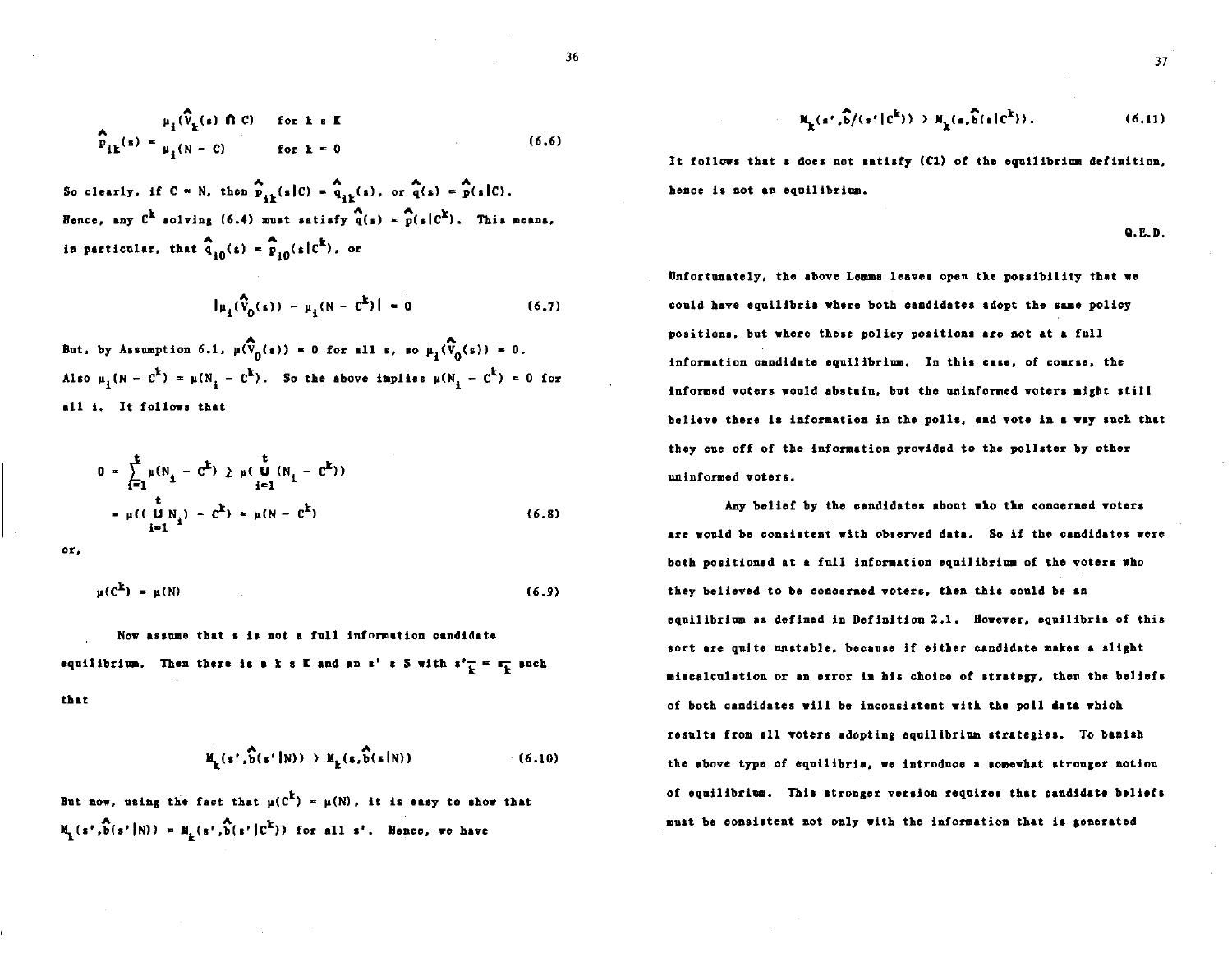38

when the candidates adopt their equilibrium strategies, but also with the information that is generated when they make small errors.

Definition An equilibrium  $((s,b),(C,s))$  is said to be informationally stable if there is a neighborhood N(s) of s such that whenever  $s^*$  e N(s), and  $(b^* , s^*)$  is a voter equilibrium based on  $s^*$ , then the candidate beliefs  $C$  are consistent with the data  $p(s^*, b^*)$ .

Theorem 6.1 Under the conditions of Lemma 6.1, if there is a full information candidate equilibrium, there exists an informationally stable equilibrium. Further if  $((s,b), (C,s))$  is an informationally stable equilibrium, s is a full information candidate equilibrium.

Proof To prove existence, we assume s is a full information candidate equilibrium with  $s_1^* = s_2^*$ . By symmetry it follows such an s<sup>\*</sup> exists. Then we define  $((s,b), (C,\tilde{s}))$  by setting  $s = s^*$ ,  $C = (N,N)$ , and for all  $a \in N$ , set  $b^a = 0$ , and supp $(\tilde{s}^a) = \{s\}$ .

To show this is an equilibrium, we verify each condition in turn.

- V1: Since supp(s<sup>a</sup>) = {s<sup>a</sup>} for all  $\alpha \in N$ , it follows that we need only find  $b_{\alpha} \in B_{\alpha}$  to  $max[n_{\alpha}(\begin{matrix} * & 1 \\ 0 & 1 \end{matrix})]$ . But  $u_{\alpha}(\begin{matrix} * & * \\ 1 & 1 \end{matrix}) = u_{\alpha}(\begin{matrix} * & * \\ 0 & 1 \end{matrix}) = u_{\alpha}(\begin{matrix} * & * \\ 0 & 1 \end{matrix})$ . Hence 0 s arg max  $[u_{\alpha}^{(\bullet)}]$ .<br> $b_{\alpha}B_{\alpha}^{(\bullet)}]$ .
- C1: Since s is a full information candidate equilibrium with  $s_k^* = s_k^*$ , it follows that for all  $s \in S$  with  $s_k^* = s_k^*$ , that

 $M_{\rm g}(x, \widehat{b}(x|N)) \leq M_{\rm g}(x^*, \widehat{b}(x^*|N))$ Since  $C^k = N$ , it follows that

$$
\begin{array}{cccccc}\n\mathbf{s}_k^* & \mathbf{s} & \mathbf{a}\mathbf{r}\mathbf{g} & \mathbf{m}\mathbf{a}\mathbf{x} & \mathbf{M}_k(\mathbf{s}^*, \mathbf{\widehat{b}}(\mathbf{s}^*\mathbf{I}\mathbf{N})),\\
\mathbf{s}_k^*\mathbf{s}\mathbf{S}_k\n\end{array}
$$

V2: For all  $1 \leq i \leq t$ .

$$
p_1(s,b) = (1,0,0) = (\mu(\hat{V}_0(s)), \mu(\hat{V}_1(s)), \mu(\hat{V}_2(s))) = \hat{p}(s|N)
$$
  
hence  $||p(s,b) - \hat{p}(s|N)||_F = 0$ . So,

 $\text{supp}(\tilde{s}^a) = \{a\}$  solves V2

C2: As above, for  $C^k = N$ .

$$
|\{p(s,b) - \hat{p}(s|c^k)\}|\_r = 0
$$
so  $c^k \in N$  solves C2.

Now to show that the equilibrium is informationally stable, we let N(s) be a neighborhood of  $s = s^*$ , and pick s' s N(s) with  $s_{\mathbf{k}}' \neq s_{\mathbf{k}}^{-1}$ . By assumption, we know that the resulting voter equilibrium  $(b', \tilde{s})$ extracts all information. Hence, for all  $a \in N$ , k  $\epsilon \in U$  (0),  $\alpha \in \widehat{V}_{\mathbf{L}}(\mathbf{s}') = \delta_{\mathbf{L}}' = \mathbf{k}$ . I.o.,  $V_{\mathbf{L}}(\mathbf{s}', \mathbf{b}') = \widehat{V}_{\mathbf{L}}(\mathbf{s}')$ . But then  $p_{j,k}(s',b') = \mu_j(V_k(s',b')) = \mu_j(\hat{V}_k(s'))$  $=\sum_{k=1}^{N}$  (s'IN)

Hence  $\left\{\left\|p(s',b') - \hat{p}(s'\right)N\right\}\right\|_{\mathcal{I}} = 0$ , so for  $c^k = N$ , conditions  $\Omega$  is net. So  $C^k$  = N is consistent with the data  $p(s^*b^t)$ , and it follows that the equilibrium is informationlly stable. This proves the first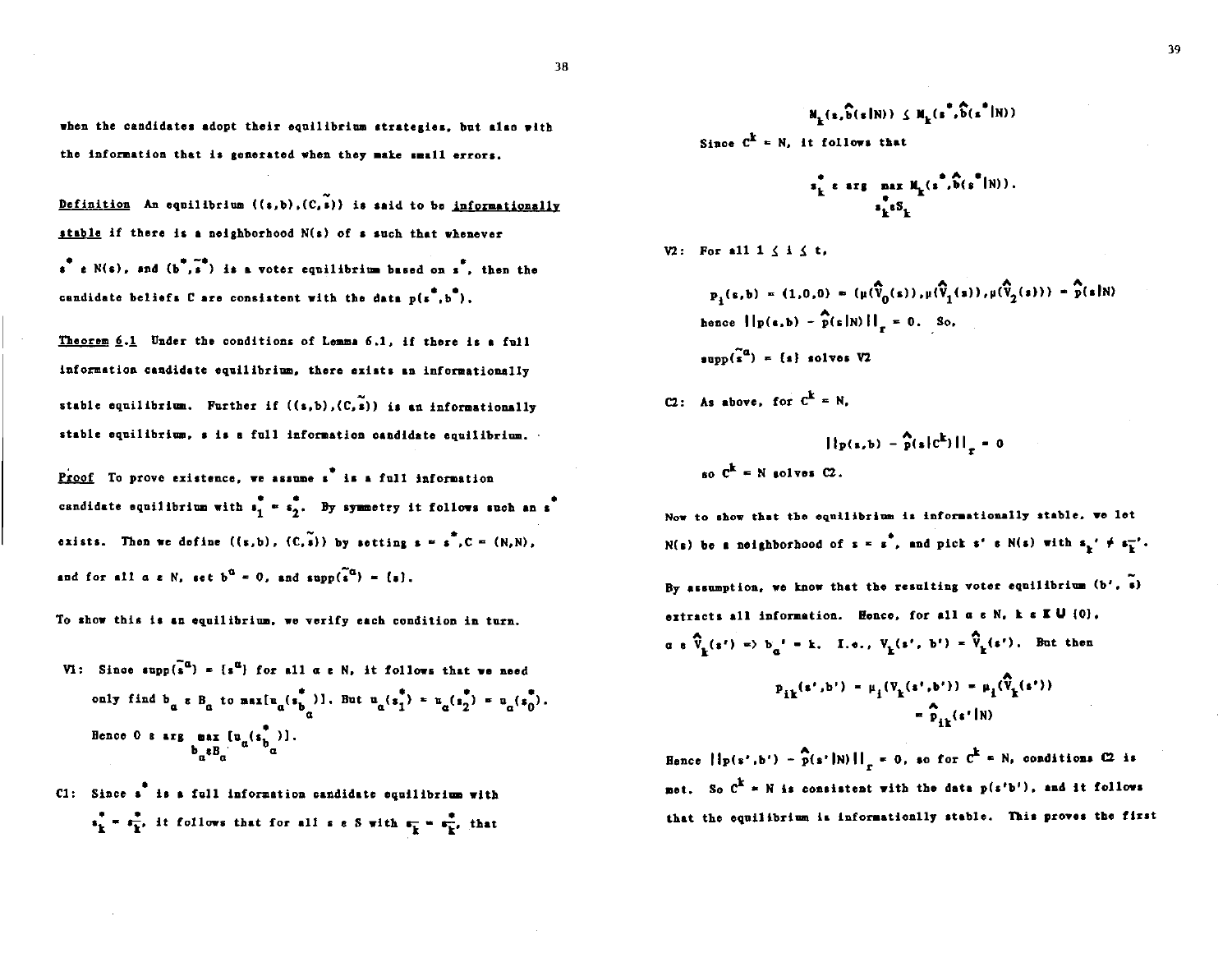assertion in the theorem.

Now assume that  $((s, b), (C, s))$  is an informationally stable equilibrium. From the previous lemma, we know that either the conclusion is true, or  $s_1 = s_2$ . So assume  $s_1 = s_2$ . Let N(s) be a neighborhood of s, and pick s'  $\varepsilon$  N(s) with  $s_1 \prime \neq s_2'$ . Then by

assumption, if (b',s') is a voter equilibrium based on s', it extracts all information. So  $a \in \widehat{V}_k(s') = b_n' = k$  or  $V_k(s', b') = \widehat{V}_k(s')$ . Further, by assumption 6.1,  $\mu(\hat{\nabla}_{0}(s')) = 0$ . Then, using an argument similar to that in Lemma 6.1, we have  $\mu(N - C^k) = 0$ , or  $\mu(C^k) = \mu(N)$ .

But now, if  $((s,b), (C,\tilde{s}))$  is an informationally stable equilibrium, it must be an equilibrium. Thus, by C1,

 $M_{1}(s,\hat{b}(s|c^{k})) \geq M_{1}(s',\hat{b}(s'|c^{k}))$ 

for all s' with  $s_{\overline{k}}^* = s_{\overline{k}}$ . But since  $\mu(c^k) = \mu(N)$ , it follows that for all s,  $M_{L}(s, \hat{b}(s|C^{k})) = M_{L}(s, \hat{b}(s|N))$ . Hence

$$
\mathtt{M}_k(\mathfrak{s},\widehat{b}(\mathfrak{s}{1}N))\geq \mathtt{M}_k(\mathfrak{s}^+,\widehat{b}(\mathfrak{s}^+|N))
$$

whenever k  $\varepsilon$  K and s'  $\varepsilon \leq$  satisfies  $s_{\overline{k}}^{-1} = s_{\overline{k}}^{-1}$ . But this implies that s is a full information candidate equilibrium.

#### **REFERENCES**

- Grandmont, J. M., "Intermediate Preferences", Econometrica, 46  $(1978)$  317-330.
- Kramer, G., "Extension of a Dynamical Model of Political Equilibrium", mimeo, California Institute of Technology, (1980).
- McKelvey, R. D., and P. C. Ordeshook, "Elections with Limited Information: A Fulfilled Expectations Model Using Contemporaneous Poll and Endorsement Data as Information Sources", Social Science Working Paper #434, California Institute of Technology, (July, 1982).
- McKelvey, R. D., and P. C. Ordeshook, "Rational Expectations in Elections: Some Experimental Results based on a Multidimensional Model", Public Choice (forthcoming, 1983).

Q.E.D.